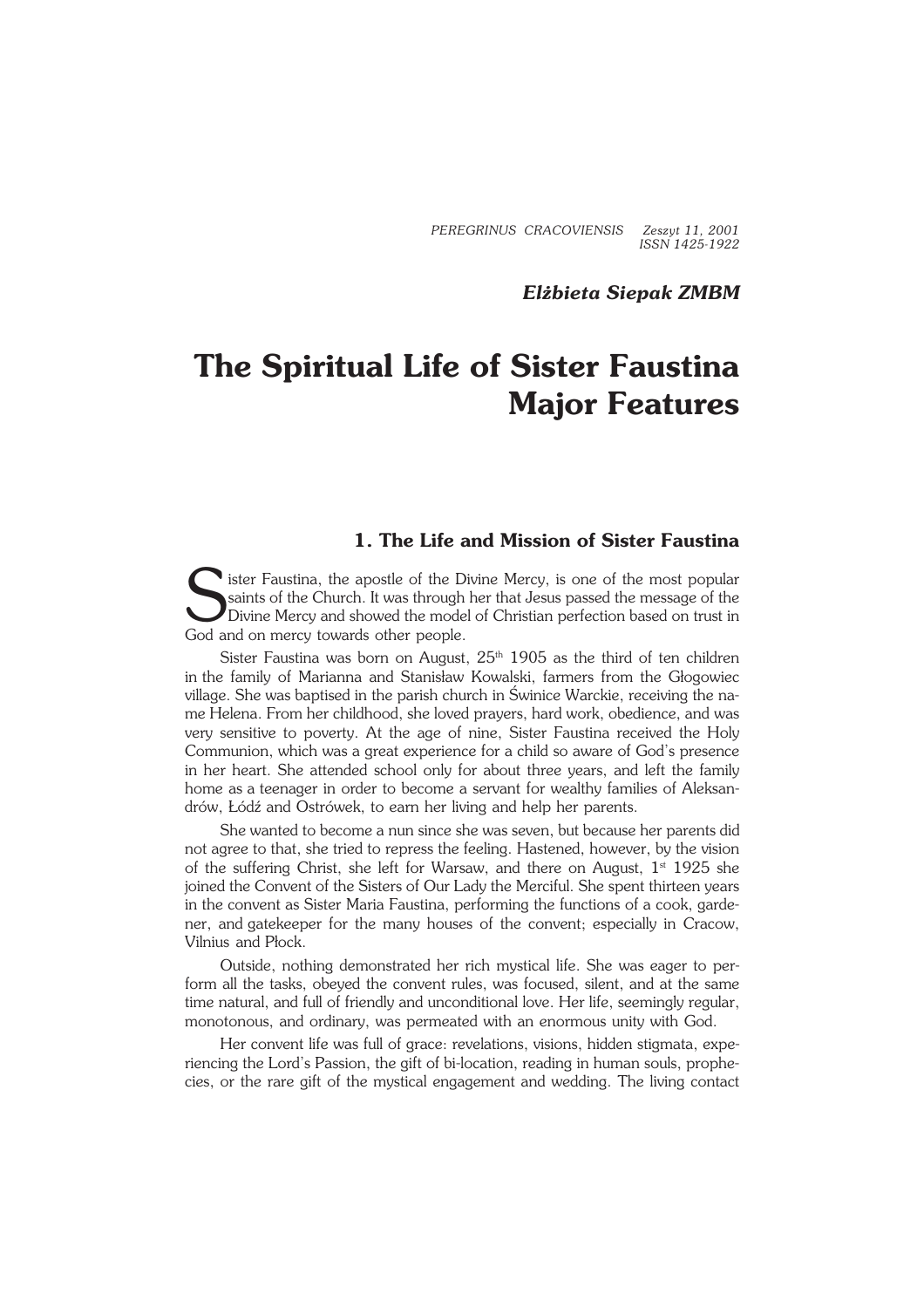with God, the Holy Mother, angels, saints, souls from Purgatory – the entire spiri− tual world was no less real to her than the one perceived by her senses. Neverthe− less, she knew that those gifts were not the essence of sanctity. In her *Diary*, she wrote: *"Neither the gifts, nor the revelations or the delights, and aptitudes granted to it* [the soul] *make it perfect, but the internal unity of my soul with God. The gifts are only the decoration of the soul, yet do not testify to its content nor perfection. My sanctity and perfection consist of the close unity ofmy will with God's will"* (*Diary* 1107).

Sister Faustina was chosen by Jesus as a secretary and apostle of His Mercy, inorder to pass the great message to the world. In *the Old Testament,* He said, *"Isent prophets with thunder to my people. Today I'm sending you to all the humanity with My Mercy. I do not wish to punish the suffering humanity, but Iwish to heal, embracing it close to my merciful heart"* (D. 1588).

Sister Faustina's mission consisted of three tasks:

− Announcement of the truth revealed in the Holy Bible about God's merciful love of every man.

− Begging for God's mercy for the entire world, especially for the sinners, through practising the new forms of worship of the Divine Mercy – as demonstra− ted by Jesus − including the image of the Merciful Jesus with the inscription: *"Jesus, I trust in You"*, the Divine Mercy Sunday celebrated on the first Sunday after Easter, the chaplet to the Divine Mercy and the prayer at the Hour of Mercy (3 PM). These forms of worship, and the spreading the cult of Mercy, were linked to the great promises of Christ on the condition of trust in God and being merciful to other people.

− Inspiration of the apostolic movement of the Divine Mercy, which proclaims and begs for God's mercy for the world and strives for perfection using the methods pointed out by Sister Faustina. It is a way which consists in adopting a child's trust inGod, by implementing His will, and by showing mercy to others. Nowadays, this new movement in the Church has embraced by millions of people in the world: religious orders, secular institutions, priests, associations, various communities of the apostles of the Divine Mercy, and individual people undertaking the tasks passed byLord Jesus through Sister Faustina.

The message of Sister Faustina was written in her *Diary*, which was kept onthe request of Jesus and her confessors. She noted there all the words spoken to her byJesus, and described the meetings of her soul with Him. *"Secretary of my deepest mystery,* said Lord to her, *your task is to write down all I let you know about My mercy for the souls which, by reading these writings, shall be comfor− ted and become more courageous to come closer to Me"* (D. 1693). The Diary explains the mystery of the Divine Mercy in an unusual way. It amazes not only simple people, but also scientists, who discover there another source for their the− ological analyses. The *Diary* has been translated into many languages, including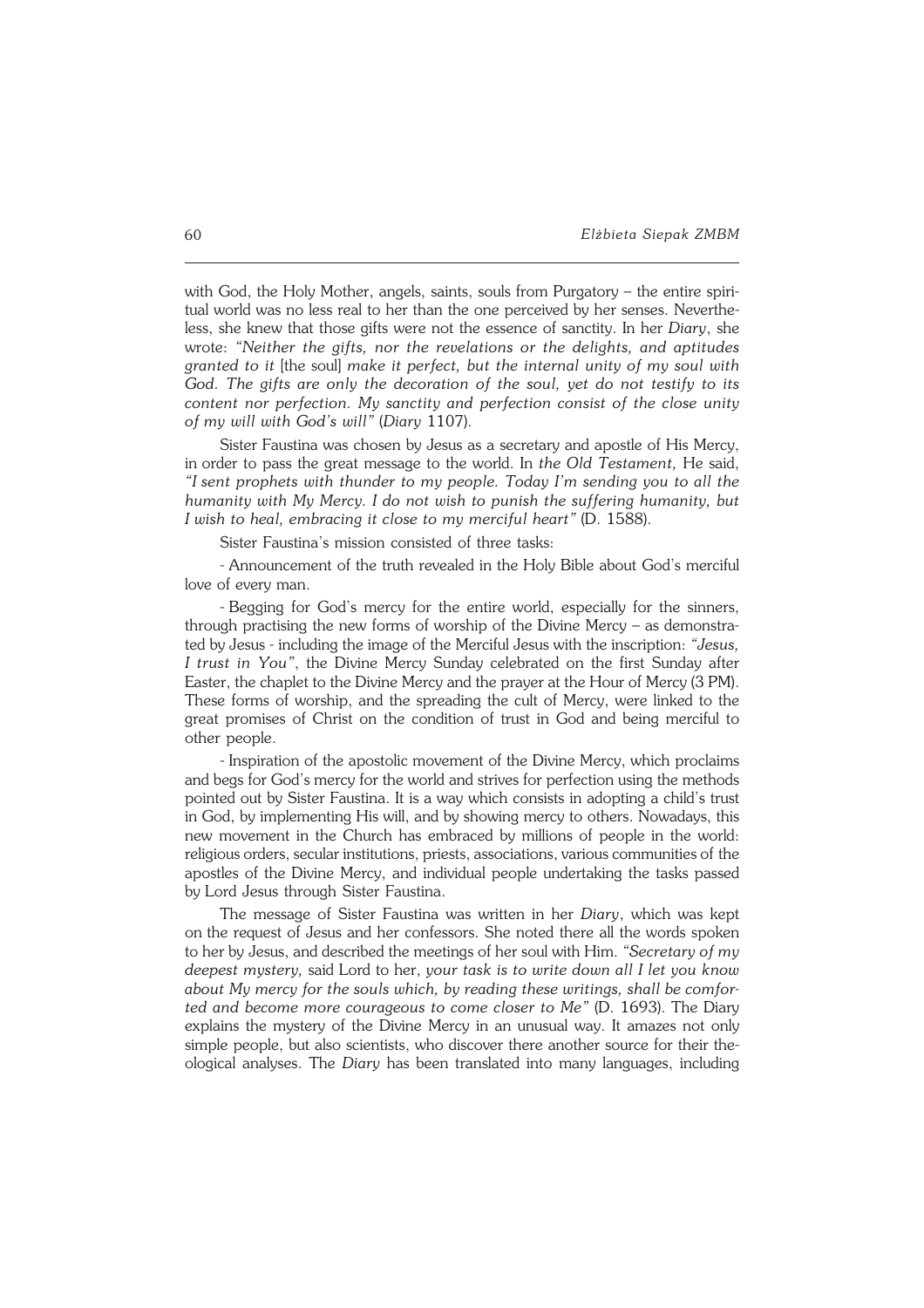English, German, Italian, Spanish, French, Portuguese, Arabic, Russian, Hunga− rian, Czech and Slovak.

Sister Faustina, devastated by disease and suffering endured as a voluntary sacrifice for sinners, spiritually mature and mystically united with God, died in Cra− cow on October,  $5<sup>th</sup>$  1938, at the age of 33. The fame of her sanctity grew with the spread of the cult of the Divine Mercy, and with the examples of grace favoured on her behalf. In the years 1965−67, in Cracow, the information procedure was conducted concerning her life and virtues, while in 1968 a beatification process began in Rome, which ended in December 1992. Therefore, on April, 18<sup>th</sup> 1993, atthe St. Peter's Square in Rome, Pope John Paul II beatified Sister Faustina; her canonisation took place on April,  $30<sup>th</sup> 2000$ . Her relics lie in the Shrine of the Divine Mercy in Cracow (Łagiewniki district).

### **2. Major Features of Sister Faustina's Spirituality**

In the rich panorama of spirituality in the modern Church, the spirituality of Sister Faustina plays an important role. Historians describing the spirituality of the 20th or the 21st century will have to consider the modest Polish nun, apostle of the Divine Mercy, as even nowadays one can see her impact on the religious life of our era, not only in Poland, but in the entire world. Speaking about the spirituality of Sister Faustina, we must draw attention to its major features, including: discove− ring the mystery of the Divine Mercy and its contemplation in everyday life, perfecting the trusting attitude to the Lord, and practising mercy towards others, love of the Church, and the desire to save lost souls, profound sacramental life and prayers to the Holy Mother of God.

### **2.1. Discovering the Mystery of the Divine Mercy and its Contemplation in Everyday Life**

Who is God? This question was also asked by Sister Faustina. In her *Diary* she wrote: *"I was wondering about the Holy Trinity, about God. I eagerly tried to learn who God is. At one moment my spirit was as if kidnapped into the other world, I saw the inaccessible brightness, and within it as if three sources of light, which I could not understand. And from this Brightness came words as thunder circulating heaven and earth. Unable to understand, I became very sad. Sud− denly, from the Brightness came out our beloved Saviour, beautiful beyond comprehension, with His shining wounds. And from the Brightness I could hear the voice saying: What is God cannot be understood, neither by an angel's mind, nor by the human mind. Jesus told me: Know God through consideration of His virtues"* (D. 30).

Jesus said to Sister Faustina: *"Know God through consideration of His virtu− es"* (D. 30). Following this advice, she thought about the Lord's holiness, which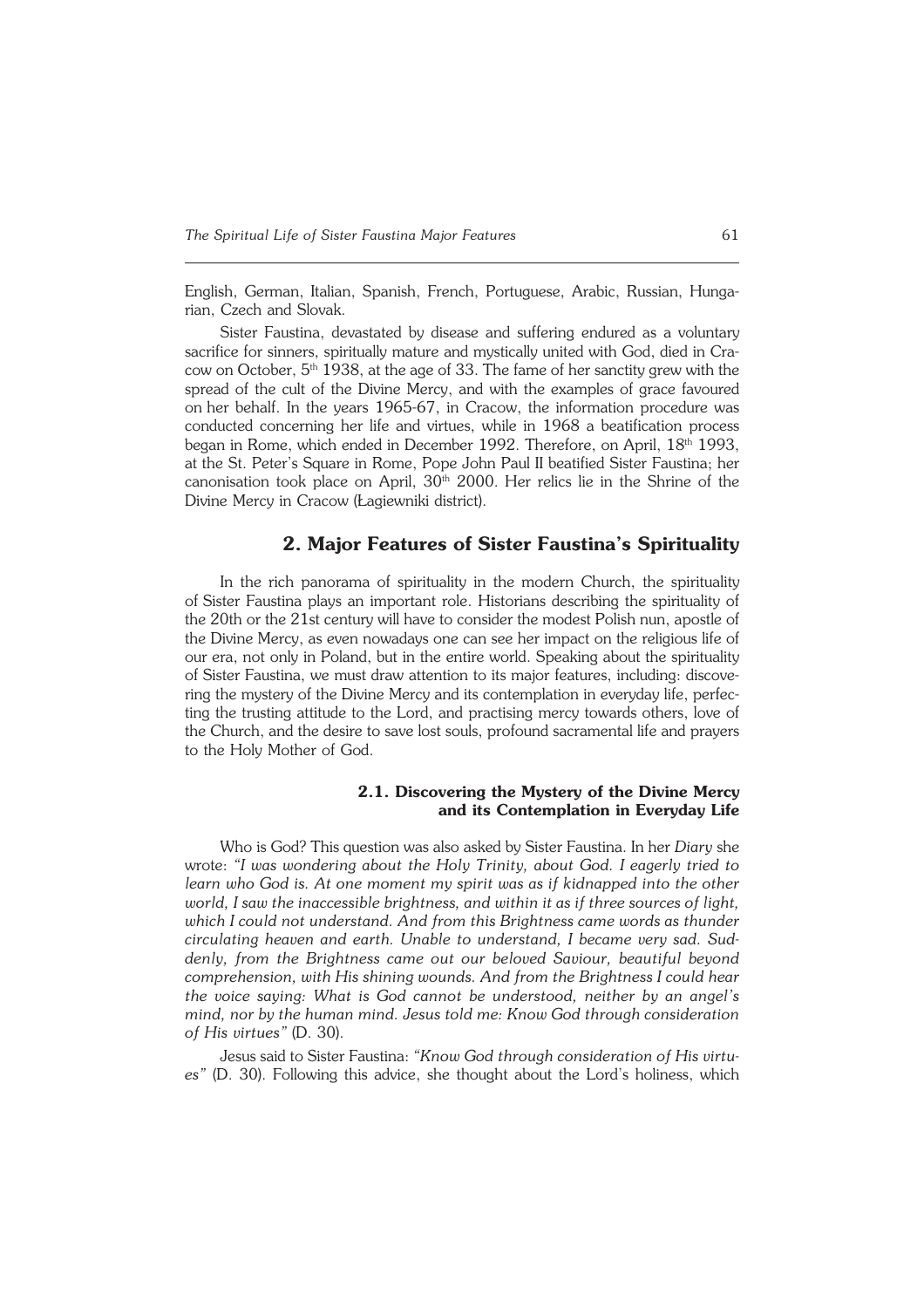makes *"all Powers tremble*. *Pure spirits cover their faces and delight in continu− ous adoration (...). God's holiness*, she wrote, *spreads onto the Divine Church and on every soul living in it, however, not to an equal extent"* (D. 180). Then she wrote that the Lord let her learn about His justice, which is *"so great and overwhelming that it reaches the heart of the matter*" (D. 180). Finally she descri− bed another Godly virtue, which involves love and mercy. She wrote: *"I understo− od that the greatest virtue is love and mercy. It links the creature with the Creator. The greatest love and the magnitude of mercy I perceive in the incarna− tion of the Word, in His salvation, and here I have learnt that this virtue is the greatest inGod"* (D. 180).

Precisely this God's virtue – His immense mercy – is at the very heart of Sister Faustina's spirituality. Understanding God in this mystery and its contemplation in everyday life are the keys to understanding the path of Sister Faustina, the Apostle of the Divine Mercy, to Christian perfection.

### **2.1.1. Discovering the Mystery of the Divine Mercy**

Convent rules recommended that the sisters should often contemplate the following: *"what God had done for the salvation of souls upon their Creation, what He did and suffered in Salvation, and what He is preparing for them in* eternal Glory.<sup>"1</sup> Sister Faustina, obedient to the rule, contemplated and experien− ced the mystery of the Divine Mercy, starting from Creation, through Salvation, to predestined eternal glory. In her *Diary* she left original notes on Creation as a result of the Divine mercy. She wrote: *"Lord, You, who Yourself are the joy, needing no other joy, no creatures, as You are the love, yet out of Your immense mercy, You bring creatures to life and let them share Your eternal joy, and in Your eternal Divine life, the inner life You live, one God in the Trinity"* (D. 1741). Sister Faustina wrote directly that the only motive for bringing creatures into being was the Divine Mercy. God does not need anything to his joy and happiness, yet if He creates something, it is only because of being the Mercy who wishes to share the gift of existence, allowing thinking creatures to participate in His life.

Sister Faustina was even more amazed when she contemplated the mystery of the Divine mercy in Redemption. She adored God for the grace of the incarnation of the Son of God, who came down on earth to redeem Adam's fault and to raise the fallen sinful humanity. In her conversation with Jesus she confessed: *"Mercy caused You to come down to us and to raise us from our poverty. God shall come down to earth, Lord above all lords, the Immortal will descend (...). And the incomprehensible miracle of Your mercy comes true, O Lord: the Word beco− mes Flesh. God has come to live with us, the Word of God – the Incarnated Mercy"* (D.1745). This lowering of God by taking on human nature is an expres− sion of His Mercy, *the excess of love*, which *makes Heaven wonder* (D. 1745). From that moment God becomes closer to humans, as He shares in all aspects of earthly life in everything but sin.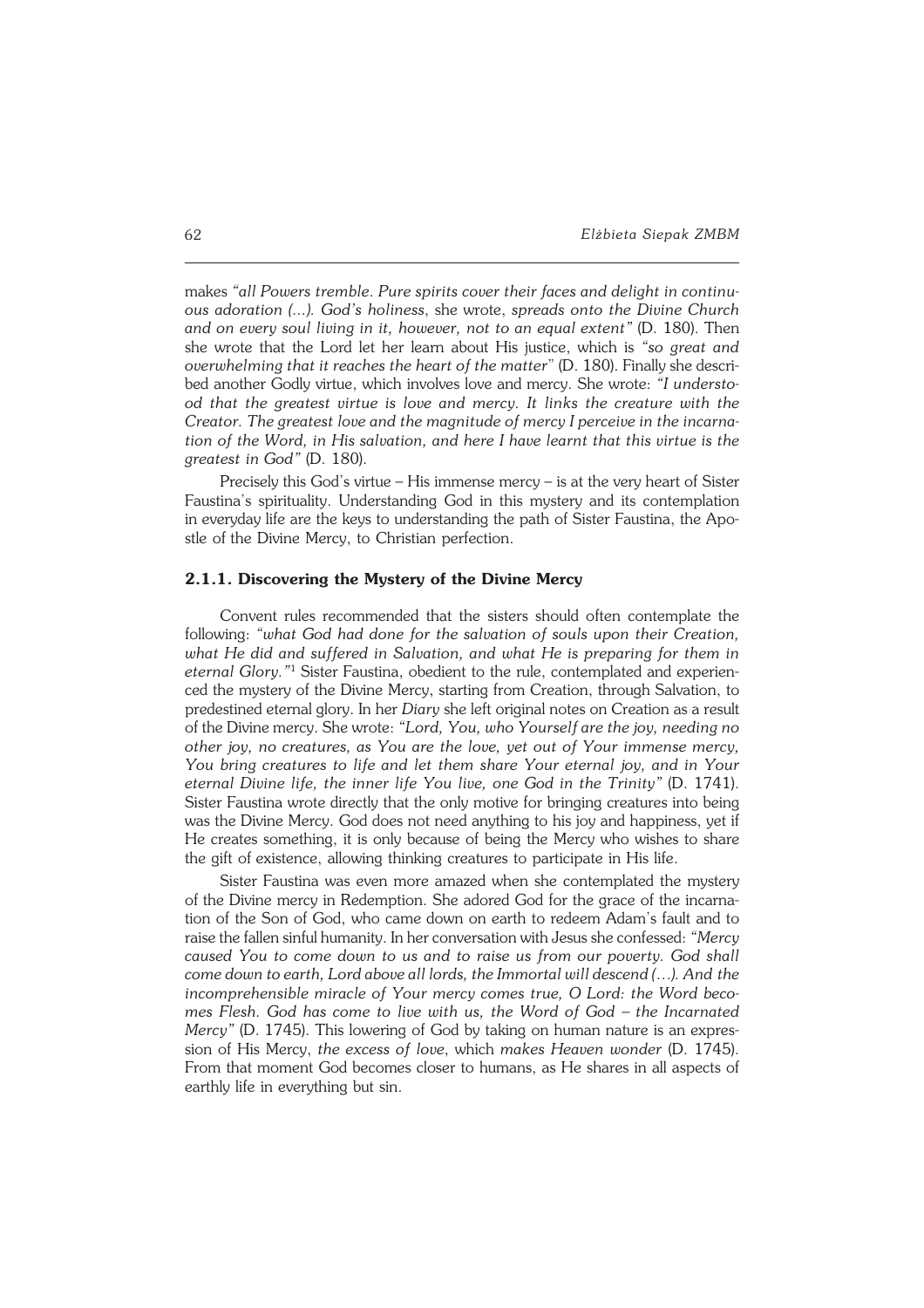The mystery of the Divine Mercy is revealed fully in the Mystery of Christ's Passion. Sister Faustina contemplated: *"Lord,* [You] *could have saved thousands ofworlds with a single word, one sigh of Jesus could have satisfied Your justice, yet You, O Jesus, Yourself went through the terrible Passion for our sake, only out of love. Your Father's justice would have been appeased by Your single sigh, and all Your suffering is only an act of Your mercy"* (D. 1747). Sister Faustina acknowledged that by contemplating the Lord's Passion, she received much light in her soul (D. 267), she knew God better, and especially His merciful love embra− cing over each human being, especially with a sick soul, as he is in the greatest need.

Contemplating the Divine Mercy in Salvation, Sister Faustina perceived it in the founding of the Church, in the Word of God, in the holy sacraments, especially in the sacrament of reconciliation and the Eucharist. She confessed: *"I am always amazed when the Lord enters into such close relations with His creation. Ial− ways start this contemplation, but I never finish it, as my spirit becomes com− pletely overwhelmed by Him*" (D. 1523). She discovered that all that man has, starting from his existence to the smallest instance of grace, he receives out of Divine Mercy. The greatness of this mercy was revealed to her especially when she contemplated it in relation to sinners. She prayed: *"O Jesus, Your goodness isin− comprehensible to all minds, and Your mercy is boundless. A lost soul is the one that wishes to be lost, as he who wishes to be saved may avail himself of the ocean of the Lord's mercy"* (D. 631).

The acts of Creation and Salvation have their consequences in man's partici− pation in the glory of God. And this is also the grace of His mercy. Sister Faustina wrote: *"During meditation, the Lord let me know the joy of heaven and the saints* (…). [They] *love God as the only subject of their love, yet they love us aswell in a caring and friendly way* (…). *The joy overwhelming everyone comes from the face of God, as we see Him face to face. His Face is so sweet that the soul is delighted even more"* (D. 1592).

Discovering the mystery of the Divine Mercy in the act of Creation, Salvation and Glory occurred in Sister Faustina's life with very ordinary means, such as re− ading the Bible, daily meditation (D. 91, 1705), listening to teaching, contempla− tion of the rosary mysteries and the stations of the Way of the Cross, retreat (D.458,1104), deep experiencing of the holy sacraments, Church feasts in the liturgical year, contemplation and perception of the good brought by God into her life and in the world. *"My spirit was overwhelmed with the goodness granted me by God during the entire year*, she wrote at the end of 1936. *My soul trembled* when I realised the immensity of the Lord's grace. My soul burst with grateful hymn to God. For an hour I was adoring and expressing gratitude, considering *particular instances of God's grace"* (D. 855). It is a very significant element of di− scovering the mystery of the Divine Mercy: perceiving it in one's own life. Then the mystery of the Divine Mercy is no longer of abstract beauty, remote and unattaina−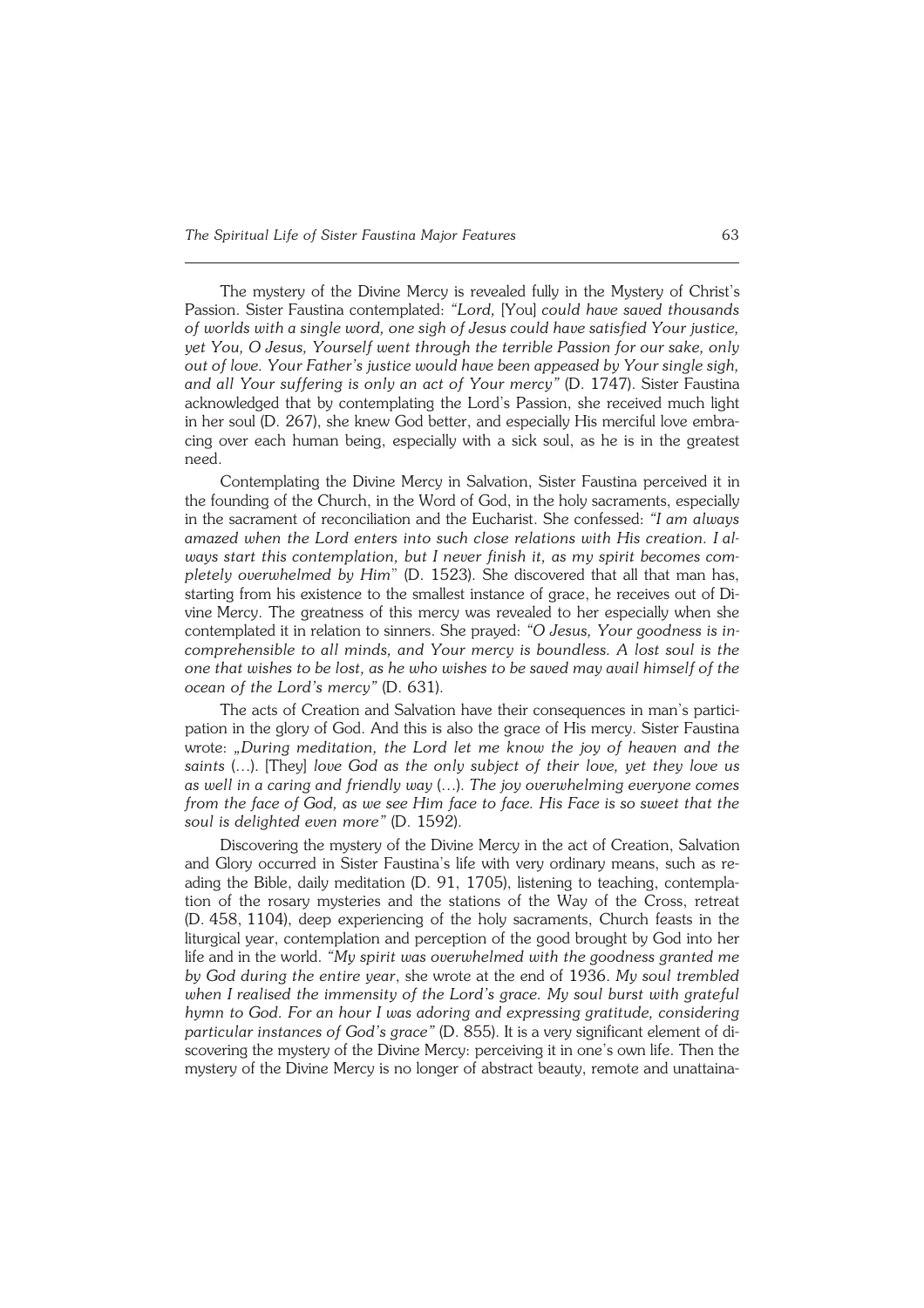ble, but takes a concrete shape in human everyday life. Doing so, Sister Faustina saw that her entire life was full of the Divine Mercy. She wrote: *"My soul immerses itself* [in Him], *I do not know any moment in my life when I would not experien− ce Your mercy"* (D. 697). It is *"like a golden thread*, running through our entire lives, *which keeps our entity intouch with God* (…). *The joy causes my senses to fail*, she admitted, *when God allows me to know this great virtue of His, this immense mercy of His"* (D. 1466).

Systematic insight into the mystery of the Divine Mercy, however, evoked a feeling of insatiability: *"The more I know You, the less I understand You, but it is because I cannot comprehend You – I rather acknowledge Your magnitude"* (D.278). Sister Faustina experienced the truth that God is a mystery which cannot by compre− hended by the human mind. Yet the cognition granted to man by his reason enlightened with the faith, is enough to agree with Sister Faustina's words: *"Ihave known You, O Lord, as a source of mercy which enlivens and nourishes every soul. O,how great is the Lord's mercy, reaching above all His attributes. Mercy is the greatest attribute of God, and everything around me tells me so"* (D.611).

### **2.1.2. Contemplation of the Mystery of the Divine Mercy in Everyday Life**

Contemplative life is often associated with seclusion, solitude and prayer. In− deed, these are the conditions which encourage contemplation, yet it does not depend on them. The life of Sister Faustina, despite being spent behind the closed walls of a convent, shows that contemplation is possible everywhere, not only in achapel, during prayer, but also during work and all the circumstances of everyday life, as its essence is not seclusion, but the conscious being with God.

The *Diary* by Sister Faustina contains many prayers, which evolved into con− templation. *"Jesus, my love,* she wrote, *let me know today how He loves me, despite the disparity between us: the Creator and the creature; yet there is acertain equality here – love annihilates the disparity. He lowers himself to me and makes me capable of being with Him. I am immersed in Him, having com− pletely lost my selfhood. Yet under His beloved gaze, my soul becomes stron− ger, becomes aware of loving and being specially loved, it knows that the Migh− ty protects it"* (D. 815). When she thought of the mystery of the Divine Mercy, and considered the blessings granted to people by God, she could not proceed with contemplation, as her soul was overwhelmed by God (D. 1523). *"I am bewildered* when I learn and experience this incomprehensible love of God, with which He *loves me. Who is God and who am I? I cannot think any further; only love may understand this meeting and the union of the two spirits: that is God – the* Spirit and the soul of the creature. The more I know Him, the more I indulge in *Him"* (D. 729).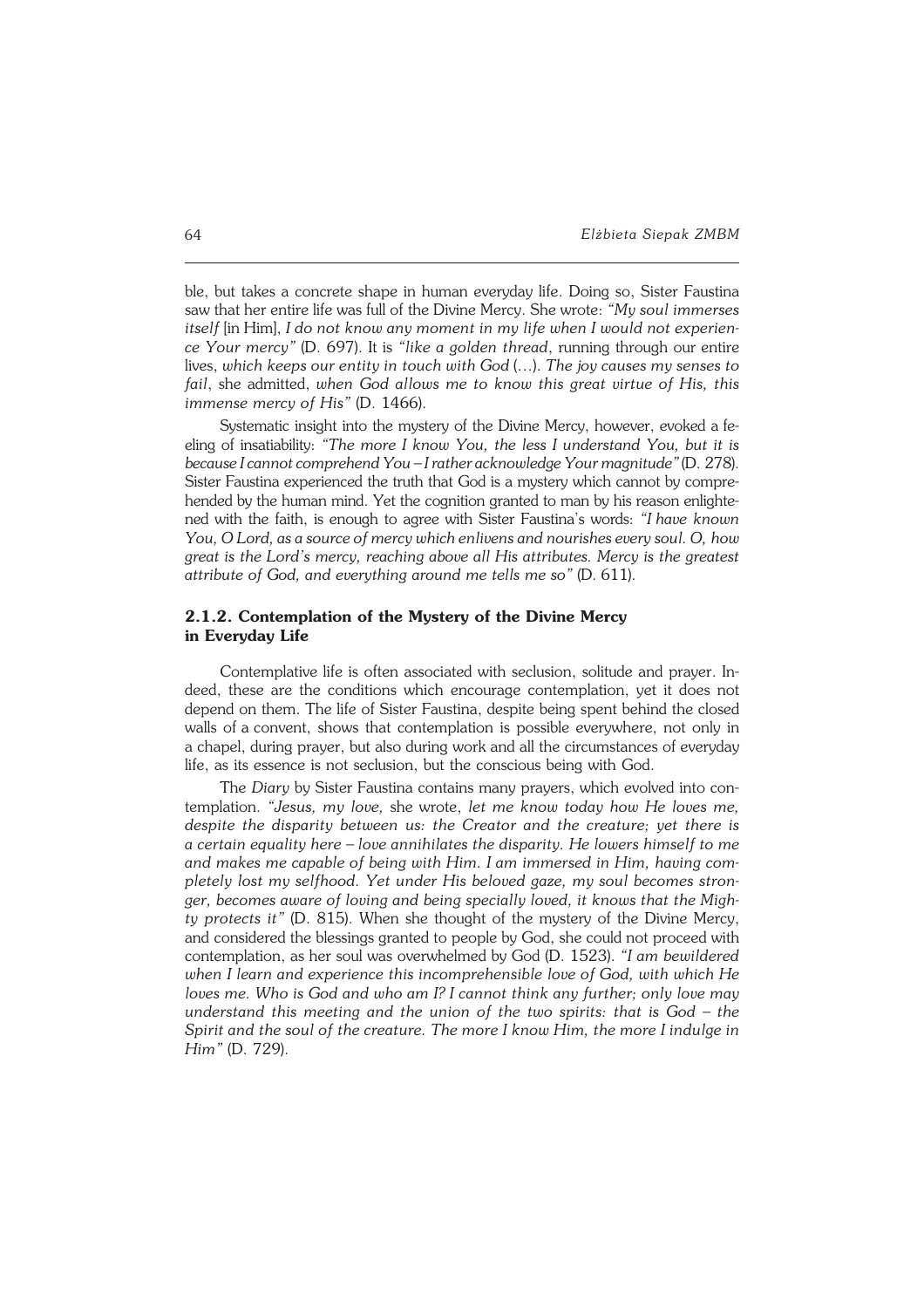Sister Faustina's contemplation was not limited to prayer, but extended onto her entire life. Discovering the mystery of the Divine Mercy allowed her to discover God in her soul, therefore she did not look for Him far away, she did not have to approach the tabernacle in order to meet Him, but enjoyed His presence in her heart, wherever she was. She wrote: *"My inner soul is as if a great and wonderful world where God and I live. Apart from God, nobody is let in"* (D. 582, see D.193, 1385, 1021). Many times the *Diary* proves the presence of God in her soul. *"I feel you live in me together with Your Father and the Holy Spirit, orra− ther I feel that I live in You, impenetrable Lord* (…). *My Lord, I have met You inmy heart and loved You above all that exists on earth or in heaven"* (D. 478). She compared her soul to the tabernacle, where the Host is kept (D. 1302), and uni− ted with the Lord in her heart. *"I do not search for joy outside my heart where God is present. I am joyful inside; here I meet Him, here I come close to Him, here Iam safe with Him, here people's eyes do not reach. The Holy Mother encourages me to such being with God"* (D. 454; see also D. 1793).

The contemplation of God in her soul was supported by constant practice of uniting with the Merciful Jesus (D. 743, 790, 861, 905, 1105, 1778 and other). Shewas resolved to perform a detailed examination of her conscience every day for years. She noticed: *"This exercise gives me strange power; my heart is always united with the One it desires, and the actions* [are] *governed by mercy coming out oflove"* (D. 703). *"With Him, in Him, and through Him I pay my homage to God"* (D. 1177). When she wanted to change the habit, Jesus did not allow her to do so, still demanding a constant union with Him present in her heart (D. 1544). This union with Jesus was not hindered by her duties, as she did not get emotional− ly involved in the work or other external factors (D. 226, 582). All her free time she spent with the Divine Visitor inside her soul (D. 504), from Him she took the light and the strength to face all the difficulties and obstacles (D. 193), and we know that she faced many hardships.

The awareness of the presence of Jesus in her soul and the practise of deep contemplation made Sister Faustina even more sensitive to the manifestations of His presence and to His requests. She perceived Him everywhere. *"Everything surro− unding me*, she wrote, *is full of God, and especially my soul adorned with grace"* (D. 887). She was able to find God in another human beings, in many circumstances of everyday life, and even *"in the most secret things"* (D. 148); she perceived His goodness everywhere, even in the circumstances which are hard for a human being to comprehend. Union in her heart with the Beloved made her sensitive to every manifestation of His will, even to the slightest spiritual inspiration, which she undertook out of love, although this required significant effort and suffe− ring. This presence of God in her soul, the possibility to unite with Jesus so simply, to live with Him, in Him and for Him every day and in every hour, as well as revelation of his will, she accepted as a gift of His mercy. Many times she wrote about her bewilderment while contemplating the mystery of Christian faith (D. 1523), as: *"everything begins with Your mercy and ends with Your mercy"* (D. 1506).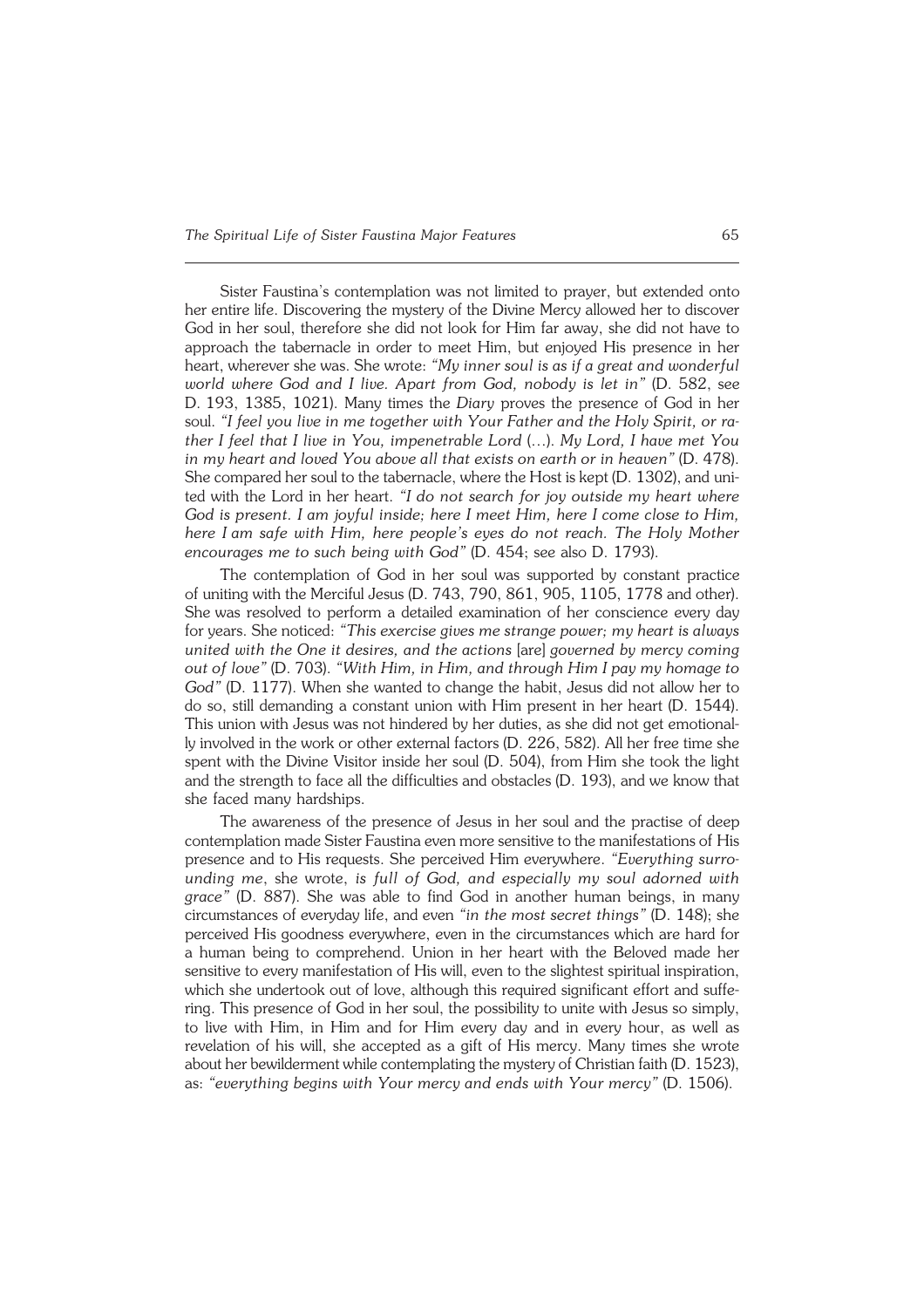Having experienced the passive states of her mind and spirit, Sister Faustina also had states of the induced contemplation. God took possession of her soul, and she could approach Him simply and lovingly. She wrote in her *Diary*: "Often, *Iencounter the Lord in a more profound manner. My senses remain asleep, however, I perceive all things more subtly, more truly and clearly than with my own eyes. The mind learns more in a moment than during long years of thoro− ugh contemplation of God, the revealed truth, and my own misery"* (D. 882).

Sister Faustina teaches us how to be contemplative in action. She says that one should decide to lead an intensive and thorough inner life, as it is necessary to purge the soul not only of sin, but also of the issues resulting from the senses and the world of the creative intellect, in order to enter the fascinating world of faith. The purer the soul, the more capable of discovering God inside itself, of developing personal bonds, contemplating His Person, regardless of the fact whether it lives in a convent or in the world. Such a soul will be able to agree with the following words of Sister Faustina: *"My spirit is with God, my veins are full of God, therefore I do not seek Him outside myself. The Lord penetrates my soul like a sunbeam passing through clear glass. I had not such a bond with my own mother in her womb, that I have now with God. There it was unconscious, and here, it is real* and I am aware of that union" (D. 883).

### **2.2. The Attitude of Trust and Mercy**

Although Sister Faustina did not leave a systematically explained doctrine of the her inner life, as the educated St. John of the Cross or St. Teresa of Avila, she seems to have initiated a new school of spirituality based on the profound experien− ce of the mystery of the Divine Mercy, which results in the attitude of trust in God and mercy towards other people. Jesus, directing her inner life, requested exactly those two approaches. He said: *"My dear daughter, if through you I request from people homage to My Mercy, you should be the first to trust in My Mercy. I request from you acts of mercy, which are to derive from your love to Me. You must always show my mercy to people everywhere, you may not refrain nor excuse yourself from doing so"* (D. 742).

### **2.2.1. The Attitude of Trust**

In the common language the words: *I trust* mean: I believe the other person, Ientrust my present and future life to him or her, I know that I can rely on that person, I am certain that he or she will show me unconditional love and help if there is need for such. This common meaning is close to the biblical understanding of fa− ith as confidence, which is man's answer to the gift of God revealing His merciful love. Such significance of trust can be found in Sister Faustina's works.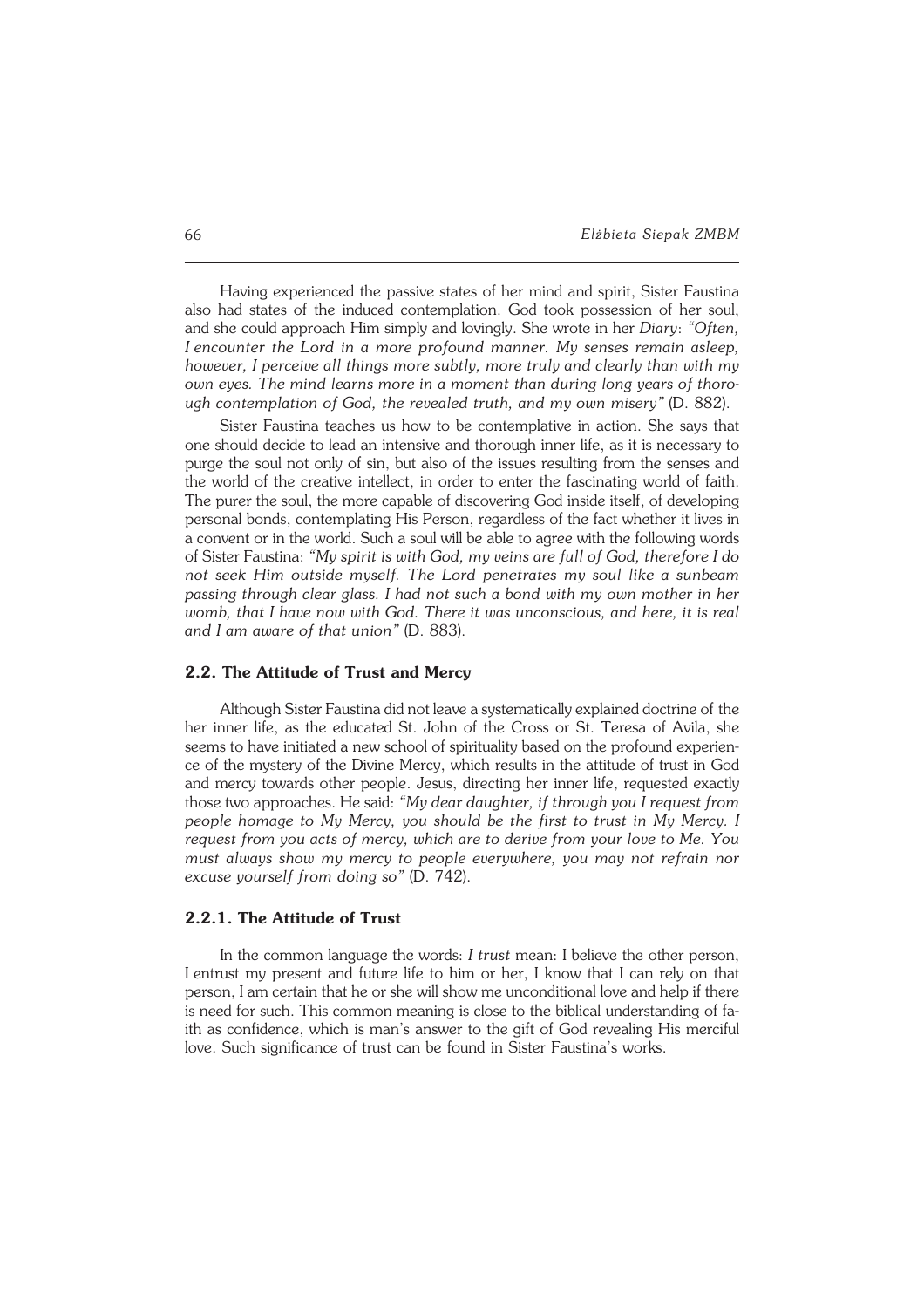Confidence is not therefore a virtue resulting from hope or identifiable with it, but an approach covering all the dimensions and relations that can be formed between man and God. As Fr. Różycki wrote, such an approach to God *"Jesus called the faith, and expected it from His followers when He said: «If you have faith no bigger even than a mustard−seed, you will say to this mountain, move from here to there!», and it will move; nothing will prove impossible for you"* (Mt 17, 20). The same approach to life, continues Fr. Różycki, has been called by St. Paul, and the entire Christian theology, "hope which derives from faith in the *boundless love and goodness of God for us.* [It] *is directly linked with the humility, i.e. the honest and profound conviction that all the good in us, and the good that we do, is the act and gift of God, that we do not have anything that we would not have received from God. This trust, hope, means opening of the soul to accept the grace of God and calling for it."*<sup>2</sup>

Trust was not just a virtue in Sister Faustina's life, but an approach, defining the relation of man to God, which consisted in *"a singular wealth of virtues and Christian moral approaches." "In the life of Sister Faustina*, according to Arch− bishop Stanisław Nowak, *trust in God meant not only placing confidence in* God. It meant a trust full of childlike intimacy"<sup>3</sup>, therefore a complete devotion to love. Thus the approach of trust in the works and life of Sister Faustina embraces such theological and moral virtues which condition the childlike, complete devotion to God: faith, hope, love, humility and contrition.

Trust is not an abstract approach consisting in the intellectual acceptance ofrevealed truth or in a religious feeling. Trust is a very concrete approach, as it meets the visible test of performing God's will. If a man really trusts in God, he knows that God tells the truth, that He wishes nothing else but the earthly and eternal well−being of man, that God's will is a gift of His mercy and therefore he fulfils it regardless of whether it agrees with his feelings and the logic of the human mind, or not. God's will reveals to the believer, as Sister Faustina often said, as *"the mercy itself. I give attention to one word,* she wrote in her *Diary, and I amal− ways prepared for it, this one word is everything to me, I live it and die with it, and that is the will ofGod. I feed on it, all my soul listens to God's requests, Ialways fulfil what Herequests from me, although often my nature trembles, and I feel that the requests are beyond my capacity. I know well what I am myself, yet I also know what God's grace is, which gives me support"* (D. 652). Therefore the test of trust is the fulfilment of God's will. The measure of our trust is our fulfilment of God's will, contained in the commandments, our duties in life or the revealed inspirations from the Holy Spirit.

The starting point in the development of a trusting attitude is the gift of faith, granting the knowledge of the mystery of the Divine Mercy. Sister Faustina wrote inher *Diary*: *"I often ask Jesus for my mind to be enlightened by faith. I express this to the Lord saying: Jesus, give me reason, great reason in order to know You better, because the better I know You, the more I shall love You"* (D. 1474).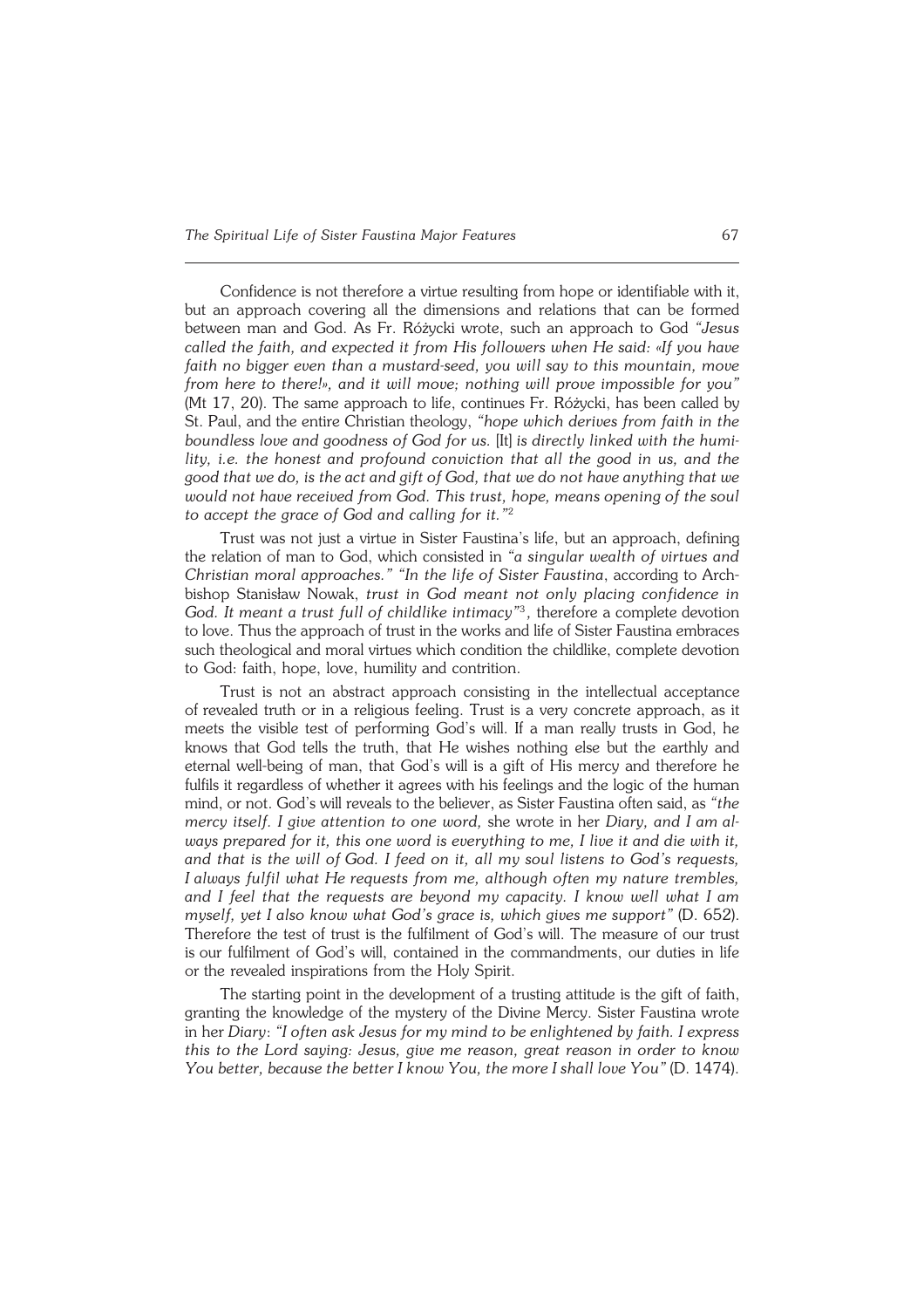Owing to faith, Sister Faustina came to know God increasingly better, especially His greatest virtue, mercy. Discovering the mystery of the Divine Mercy is the basis for trust, as you cannot trust or become devoted to someone you do not know.

Working on this approach, Sister Faustina also used other methods, such as prayer and the practise of ascetic life, thus removing all that proved an obstacle in the perfect unity with God. She cared for the acquisition of virtues, i.e. positive moral skills, especially those which condition the attitude of trust, that is: faith, hope, love, humility and contrition. A very important means to cultivate this appro− ach was faithful fulfilment of God's will, as it is the expression of trust in God; as well as personal meetings with Jesus in examining her conscience. This trust was tested at the times of suffering and painful spiritual experiences. Then she did not seek comfort with people, but went in front of the tabernacle and said: *"*[Lord], *although You kill me, I shall trust in You"* (D. 77). In another place she confes− sed: *"When the soul is in pain, I only think: Jesus is good and full of mercy,* and even if the ground falls out from under my feet. I shall not lose my trust *inHim"* (D. 1192).

One has to acknowledge that in order to develop the attitude of trust, Sister Faustina used very simple, regular methods, which are accessible to everyone. The po− int is that she used them consistently, which required strong will, radicalism, un− compromising attitude in fighting against *"corrupt nature"*, as she put it. Develo− ping the attitude of trust required constant conversion, going beyond herself, that is going beyond not only her weaknesses, but also her natural skills, such as logical reasoning, as often God made her experience situations in which she had to reno− unce her reason and the human logic, in order to trust in Him, and consequently to accept and fulfil His will. Jesus highly assessed the attempts of Sister Faustina to develop the attitude of trust, saying: *"You have got great and strange rights to My heart, because you are a daughter full of love"* (D. 718).

### **2.2.2. The Attitude of Mercy**

Discovering and further experiencing the merciful love of God led Sister Fau− stina not only to the attitude of a childlike trust in Him, but also created the wish to reflect this attribute of God in her own heart and actions. She prayed: *"Each of the saints reflects one virtue in himself, and I wish to reflect Your merciful Heart and glorify it. Let Your Mercy, O Jesus, be stamped in my heart and soul, and this shall be my badge in this and future life"* (D. 1242).

Theological dictionaries and textbooks define separately *love* and the virtue of*mercy* which starting from the teaching of St. Thomas Aquinas, Catholic theolo− gy defines *love* as a virtue aiming at doing good to other people, while *mercy* is a virtue which aiming at eliminating the evil they suffer. According to St. Thomas, *"the word «mercy» means that in our heart we have a merciful love because* of other people's misery."<sup>4</sup>Thus love differs from mercy only in the aim: love aims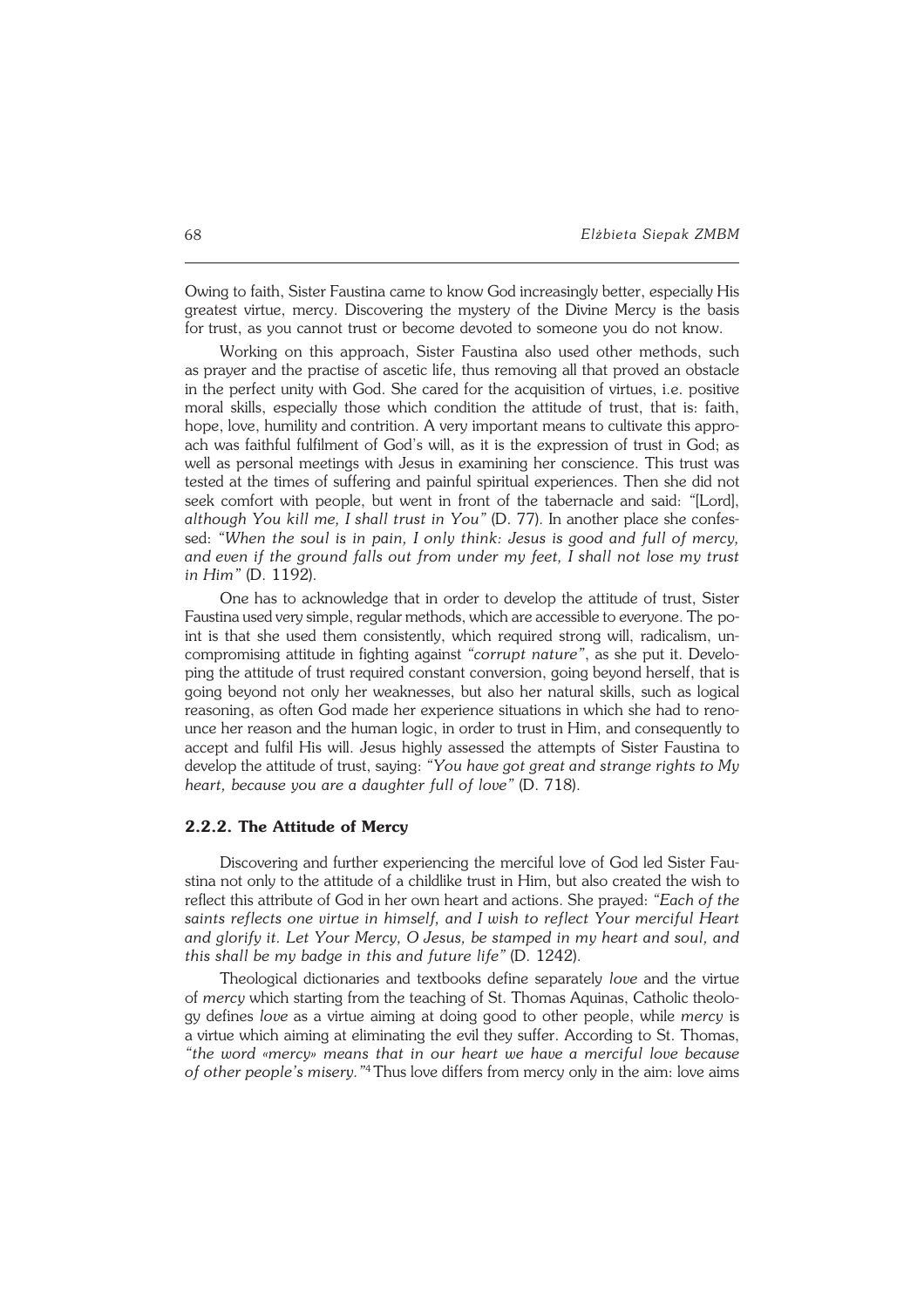at doing good, while mercy seems to prevent evil.<sup>5</sup> In the traditional theology, mercy is thus one of the moral virtues. St. Thomas wrote: *"Among all virtues* referring to people, mercy is the greatest, as the elimination of the faults in *people isinitself higher and better."*<sup>6</sup>

A new light on mercy was brought upon by Pope John Paul II in his Encycli− cals: *Dives in misericordia*. According to him, *"mercy is not only a virtue, but an approach which implies the existence of an entire set of moral skills, among which the most important is the creative love, which is not to be conquered by evil, but conquers evil with goodness."*<sup>7</sup>

The same approach to mercy is present in Sister Faustina's spirituality. It means not only one of the virtues, but a life−long approach towards another human being, consisting of various moral skills. Sister Faustina, defining mercy, stated briefly that love is a flower, while the mercy is a fruit (D. 949). For Sister Faustina mercy is an approach involving all relations with other people; it should characteri− se each contact with another human being, every action, thought and word. Therefore, with the help of grace, she wanted to "become all mercy" (D. 163), and pray− ed that her eyes, hearing, tongue, hands, legs, and − most of all – her heart, be mer− ciful (D. 163).

Special attention must be given to the close relation between the Divine Mercy and human mercy. For Sister Faustina, the approach of mercy towards other pe− ople not only has a source and derives from the mystery of the Divine mercy, but it also is caused by that ,mystery, both in its "model and effect."<sup>8</sup>

For Sister Faustina, Jesus Himself was a model for practising mercy, as the Mercy Incarnate. *"I learn from Jesus how to be good*, she wrote in her *Diary,* in order to be called a daughter of the Holy Father" (D. 669). What was an unattainable model for her was the example of Jesus, said to have travelled the earth doing good to everyone, and especially His bending over a man sick in his soul and sinful – until His final sacrifice on the cross. In difficult moments, when she did not know how to act towards others, she asked: what would Jesus do in my place? This modelling her actions on the example of Jesus is reflected in the description of Sister Faustina's meeting with a secular person who took advantage of her goodness. She wrote in her *Diary*: *"When I saw her, my blood froze, and I saw before my eyes all that I had to suffer because of her* (…). *And a though crossed my mind to let her know the truth directly and straightforward. But at the very same moment I saw before my eyes the Divine Mercy, and I decided to act as Jesus would have done in my position. I started to talk to her mildly, and when she wished to speak to me alone, I let her know* (…) *the sad condition of my soul in a delicate manner. I saw she was deeply moved"* (D. 1694).

The Divine Mercy is, for Sister Faustina, a fundamental issue in the approach of mercy towards others, not only in the aspect of being a model, but also in the executive aspect. *"It is to be – in her opinion – a certain share in the Divine Mercy."*9 Sister Faustina was aware that through her good deeds performed out of lo−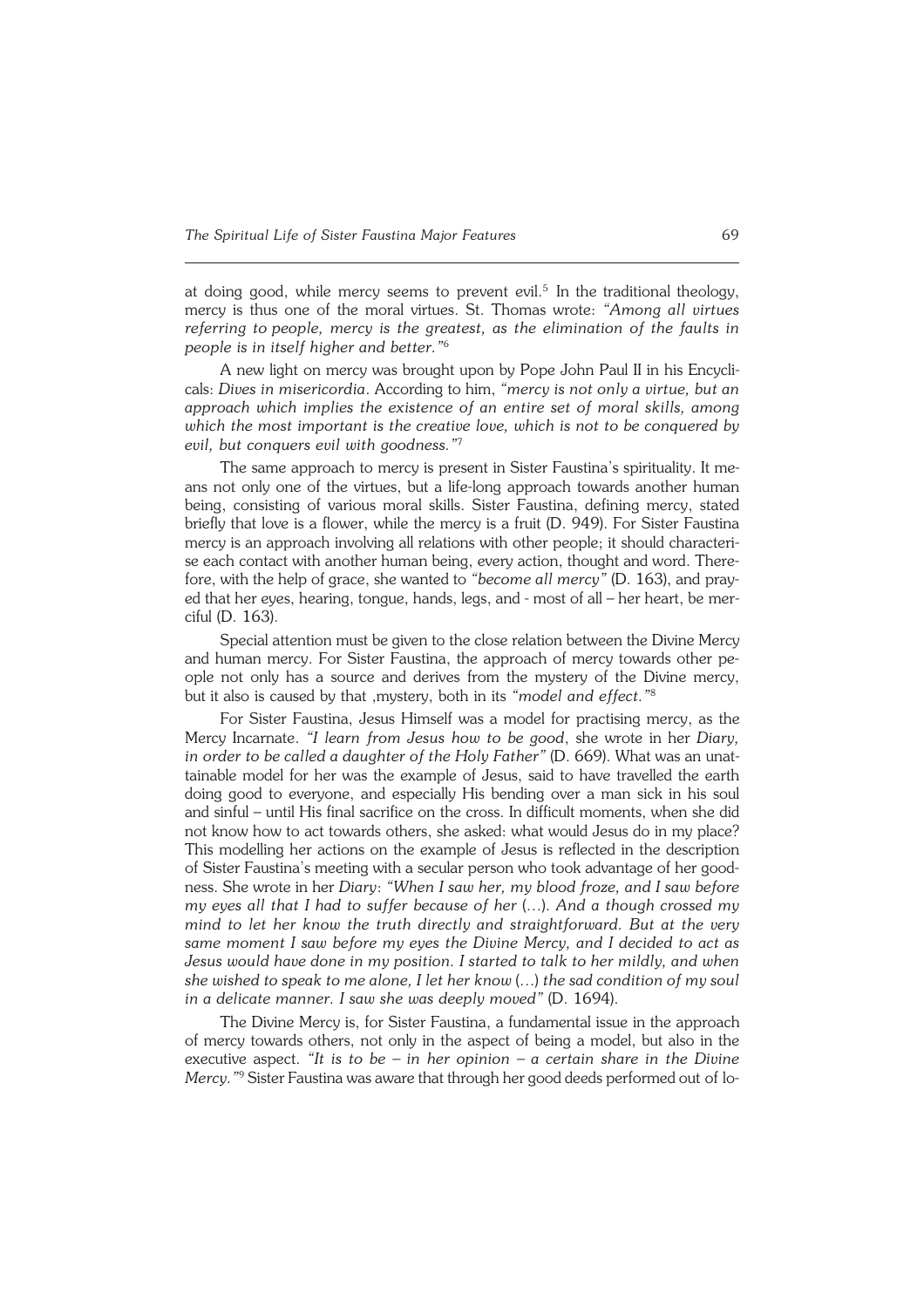ve of Christ, she shared in granting the Divine Mercy to the world, as God uses people to demonstrate His goodness. Thus she wished to become all mercy, to become a living reflection of the Divine Mercy, *"in order to have this greatest attribute of God, His boundless mercy",* pass through her heart and soul to other people (D. 163). Such interdependence between human and Divine Mercy was described by Jesus Himself. He taught: *"Know, my dear daughter, that My Heart is mercy itself* (…). *I wish your heart to become the nest of My mercy. I wish mercy to spread to the world through your heart. Whoever approaches you, let him not leave without trust in My Mercy, which I want so much for human souls"* (D.1777).

In order, however, for mercy towards others to have a share in the Divine Mercy, it must be performed in the Christian spirit, that is why the Lord said to Sister Faustina that her heart should be the nest of His Mercy and that through her heart His Mercy should spread into the world. Thus is means not any natural charity or various sorts of philanthropy, but mercy performed to others out of love for Jesus and in His spirit. This requires perception of the other person in light of faith, asacreature made *"in God's image and likeness* (Gen. 1, 26), redeemed by *no perishable stuff, like gold or silver* (…) *The price was paid in precious blood (…) – the blood of Christ"* (1. P 1, 18), as a God's child, created to inherit all the goods of heaven, and to participate in the life of the Holy Trinity. Such a perception and approach to the other person was practised by Sister Faustina, and the more difficult it was for her to be with a person, the more she tried to perceive Christ in that person, calling her to show mercy.

What has been said here about trust and mercy in Sister Faustina's spirituality allows for stating that we deal here with the very foundation of Christian life. The approach of a childlike trust in God and mercy towards others, until the sacrifice ofher life, Sister Faustina implemented the greatest commandment of the love of God and other people, that is the essence of Christianity.

# **2.3. Love of the Church and the Charisma of the Mystery of the Divine Mercy**

*"O how great is my love and adoration for the Church"* (D. 197) – these words of Sister Faustina show her profound understanding of the mystery of the Church, as love results from the feeling of having been endorsed, and the adoration – from the understanding of the immensity of the gift. The Church, born on the cross from the wounded body of Jesus, symbolised by Blood and Water flowing out of the Savior's heart, was called an act of the Divine Mercy by Sister Faustina (D.949). It is the Church where the grace of salvation and sanctity was placed, it is the source of Divine life for every Christian.

In the history of the Church, its mystery has been expressed by a number ofsymbols, such as: herd of sheep, a field, God's construction, bride, Upper Jeru−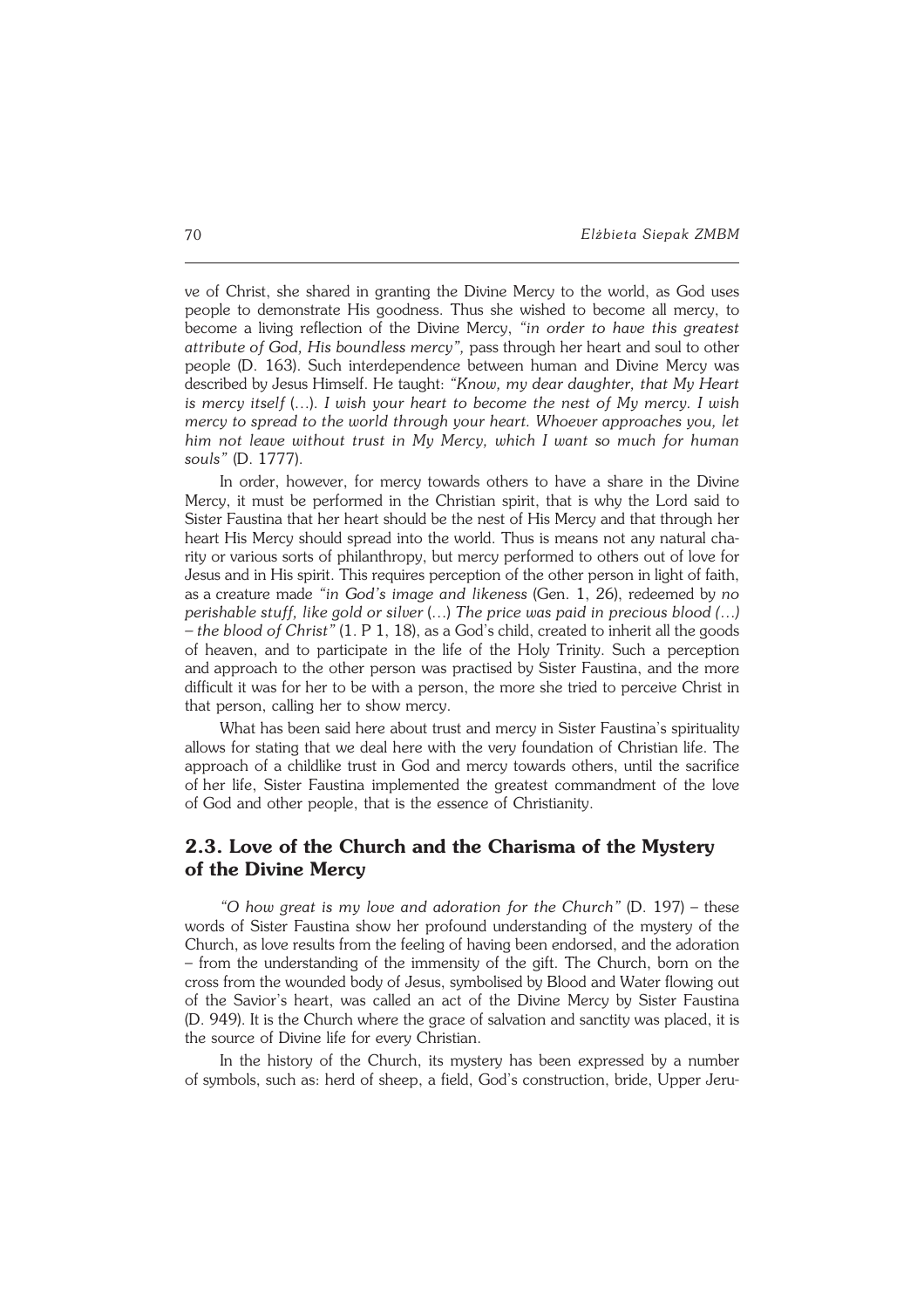salem, mother (Catechism of the Catholic Church 754−757). This last title seems to be the most accurate to Sister Faustina, who most often used this symbol for the Church. Mother is the one who gives life, who maintains it with love, and cares about its development; hence Sister Faustina wrote: *"O my mother, Divine Church, you are the true Mother who understands her children"* (D. 1469).

Where did Sister Faustina perceive this motherhood of the Church? For her, the Church was the source of grace which raises man to the dignity of God's child, gives him supernatural life and sanctifies him (D. 1474). As the mother, the Church brings up her children, leading them to increasingly closer unity with God (D. 749). The Church hosts the Divine Revelation, through which God allows Himself to be known, demonstrates his intention to love, reveals His will and protects against erring. She wrote in her Diary: *"In order for me not to have doubt, you gave me under the protection of the Church, the true, caring Mother, who on your behalf ensures me about the truth of faith and protects me against erring"* (D. 1488).

In natural relations, a child's love for the mother is expressed through obe− dience. In Sister Faustina's writings this feature is striking. It was expressed in the complete acceptance of the truths of the faith revealed to the Church. She wrote in her Diary: *"O how sweet it is to have inside my soul what the Church makes us believe"* (D. 1123). *"I have faith, faith and faith again in You, One God in the Holy Trinity, and in all the truth that Your Holy Church makes us believe"* (D.1558). The voice of the Church was for Sister Faustina even more important than the inner voice of God. She disapproved the credibility of her ecstasies which stood in contrast with the teaching of the Church, and she wanted all her actions to be approved by the Church. She confessed in her Diary: *"Although God Himself reassured me, I always wanted to have the approval of the Church"* (D. 112). She faithfully and accurately fulfilled every order of her confessors and supervisors, although this often required sacrifice and strong will, causing doubts and suffering.

In Sister Faustina's *Diary* there are also definitions of the Church in its essen− ce, referring to the Mystical Corpus Christi. In her words: *"We all are a single organism in Jesus"* (D. 1364), Sister Faustina perceived the mystery of this strange relation and unity of Christ with those who believed Him, and stressed the superna− tural connection with Jesus, who – despite having left this world – remains in living relation with the Church and unites everyone.

*"I look at* [Christians] *as at the living limbs of Christ, who is their Head"* (D.481), Sister Faustina wrote perceiving that Christ as the Head of the Church isthe principle of creation and salvation, as well as the source of its life. The truth about the unity of the Mystical Body results in the fundamental rule of solidarity ofits limbs. Pain in one of the limbs causes suffering of the entire organism. Sister Faustina, feeling a limb of the Mystical Corpus, felt the suffering of her brothers and sisters, she regretted the fall of souls, rejoiced with the joyful, and cried with the crying. Her spiritual solidarity with all the members of the Church, is expressed inthe following words: *"I desire the salvation of souls* (…), *I feel all the persecu−*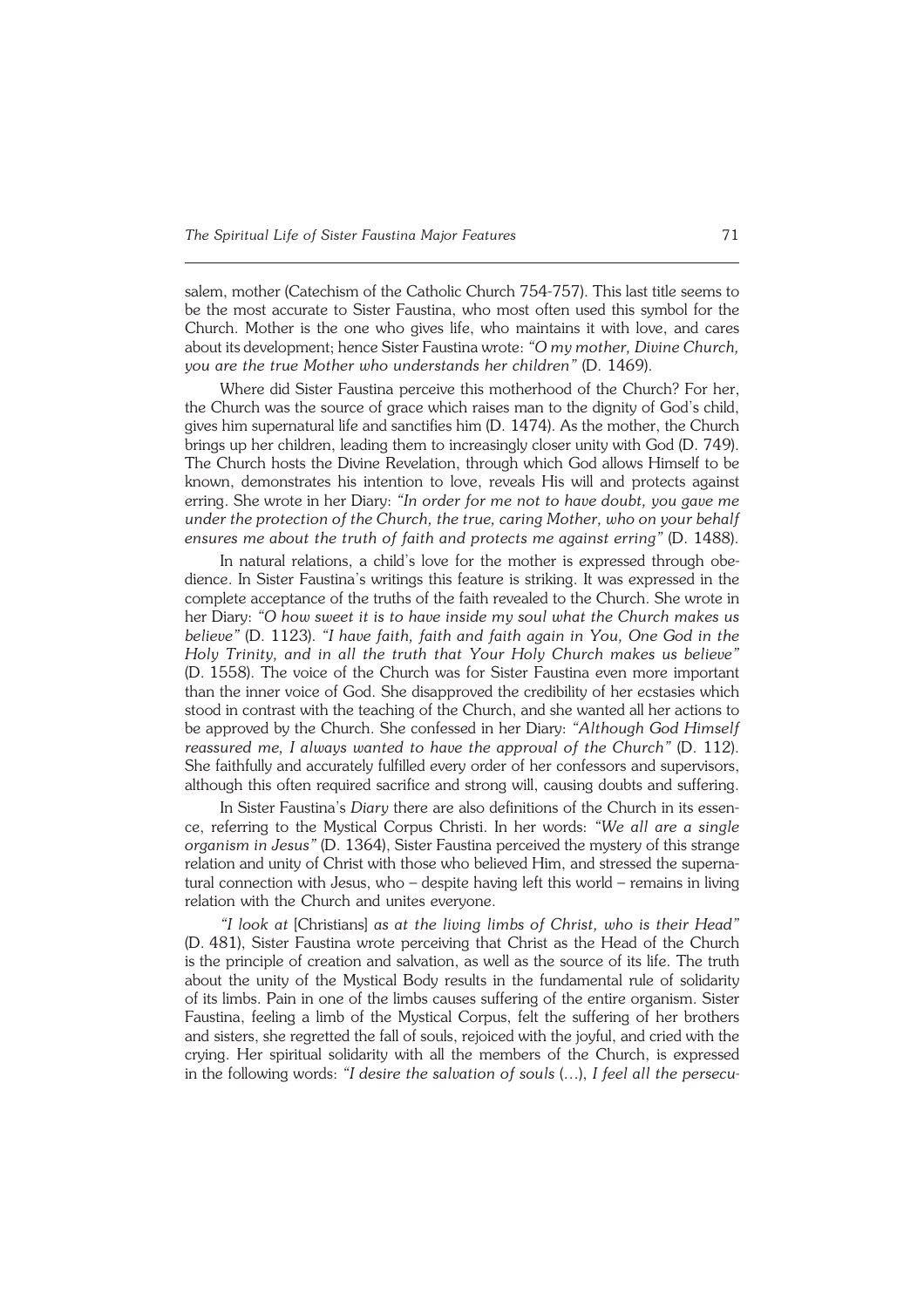*tion of your believers* (…), *I despair because of fallen souls"* (D. 1366). She was also aware of interdependencies between believers in Christ and their mutual spiri− tual reactions. She knew that each of her good deeds helped to increase the sanc− tity of the entire Church, while each sin led to the fall of souls. She wrote: *"A minor action of mine, performed in a divine manner, may influence the glory of the Church and the progress of many souls"* (D. 508). Recognising the existence ofthe communicating vessels in the Church, she stated: *"The sanctity or the fall of each single soul is reflected in the entire Church* (D. 1475).

Aware of the importance of the moral value of the Church members, she tried to achieve personal sanctity and was convinced that in this way she could become more useful to the Church: *"I try to achieve the greatest perfection in order to serve the Church"* (D. 1475). Sister Faustina knew that her *sanctity* was reflected in the entire Church, that each of her good deeds, even unperceived, was very powerful, and proved a good fruit to feed other souls. She wrote in her Diary: *"Imay be completely useful to the Church by my personal sanctity which will resound in all the Church* (…), *that is why I keep trying to have the soil of my heart bring forth good fruit, possibly not perceived by the human eye, yet there will be a day to show that this fruit has fed and will feed many souls"* (D. 1364).

This outline proves Sister Faustina's connection with the Mystical Corpus Christi as well as expresses of her great responsibility for all Church members. Sister Fau− stina's confession: *"I feel* (…) *as if I were responsible for all souls"* (D. 1505) – is not rhetorical, but it articulates her deeply experienced relation to each member of the Mystical Corpus Christi.

### **2.3.1. The Charisma of Explaining the Mystery of the Divine Mercy in the Church**

Sister Faustina not only loved the Church as her mother and the Mystical Corpus Christi, but also perfectly knew her place in the Church, her task granted to her by Jesus, and her charisma for the benefit of the community of believers.

As a Sister of the Convent of the Sisters of Our Lady the Merciful, she was called to co−operate with Jesus in the task of saving girls and women in need of a profound moral restoration. Wishing to be useful to the Church by fulfilling the charisma of the Convent, she gave all her heart to this task, offering her work, prayers, sacrifice and suffering in this intention. She was aware of the greatness ofthis task, perceiving a great Divine trust in human beings called to co−operate with God in such an enterprise (D. 245), therefore she awarded each soul under the care of the Convent with special prayer and sacrifice. Some of the girls she met directly when working in the kitchen or in the garden. She had the occasion then to influence the process of transforming of their lives with the example of her own life in union with God, with her deeds and words.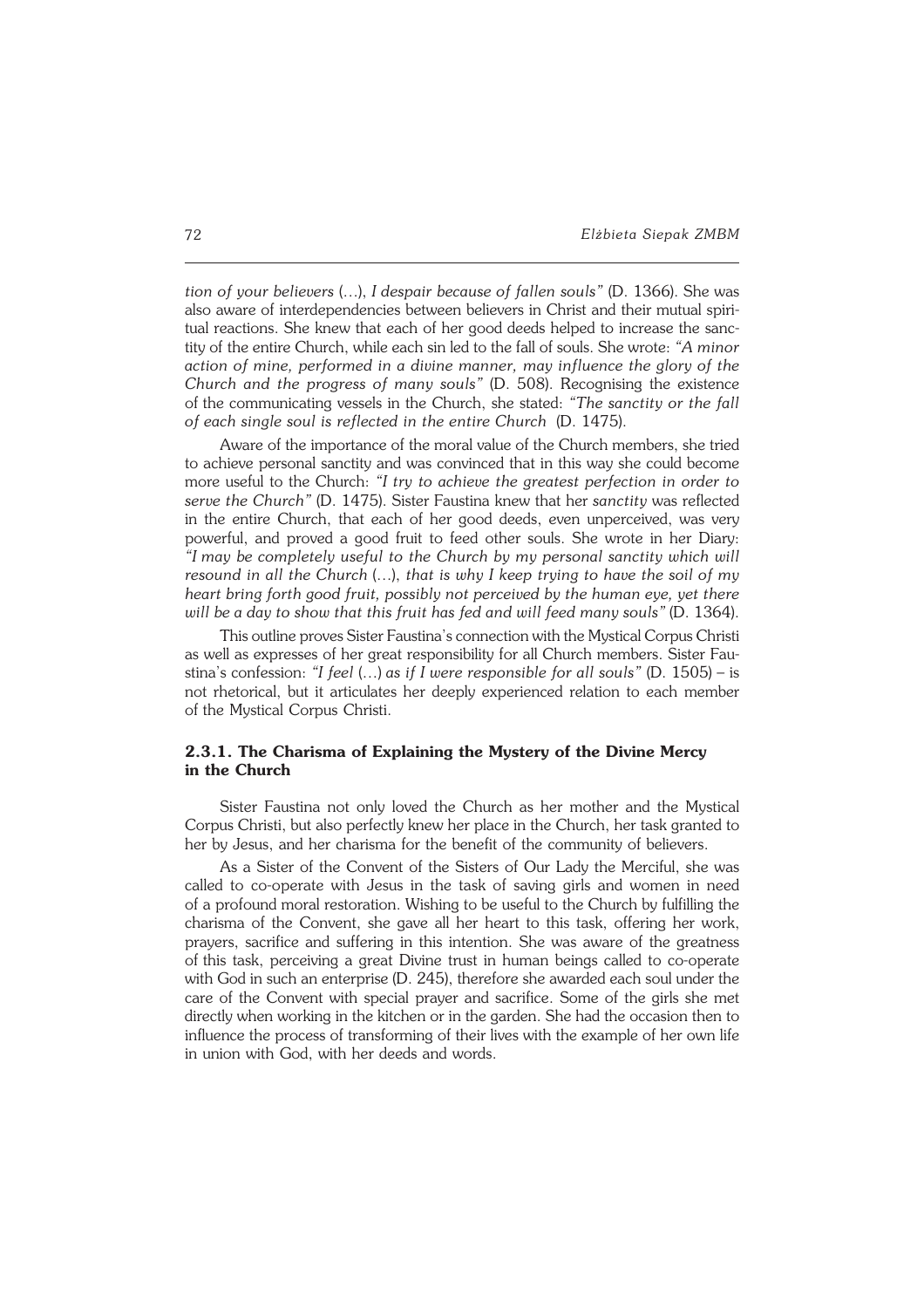Jesus gradually prepared Sister Faustina to accept the great gift: the Message of the Divine Mercy, which aims at salvation of all sinners, not only girls and women in need of profound moral restoration. Preparing her to her mission, the Lord showed her His desire to save the souls: *"I desire to save souls*, He spoke to Sister Faustina, *help Me, My daughter, to save souls"* (D. 1032). *"I truly wish to save souls. My dearest secretary, write that I wish to pour My Divine life into human souls and sanctify them, if only they wanted to accept My Grace. The worst sinners would achieve great sanctity if only they trusted My Mercy"* (D. 1784). *"My daughter, give Me souls; know that your task is to conquer souls with prayer and sacrifice, encouragement to trust in My Mercy"* (D. 1690). In many visions of His passion, Jesus showed her the price of salvation of each man and the pain because of the lost souls. *"Souls perish despite My bitter Passion"* (D. 965), Hesaid to her, encouraging her to co−operation in this greatest deed of mercy, which is the salvation of sinners.

He also taught her how to save lost souls. He advised that prayers, fast, sacri− fice, work and all suffering should be linked to His life and Passion, as then they would be powerful for in the face of God (D. 531). He wished that she made the mystery of His Mercy available to souls, especially to sinners. *"My heart*, He said to her, *isfull of great mercy for souls, especially for poor sinners. May they understand that I am the best Father for them, that for them My heart bled with Blood and Water, as the spring full of mercy; for them I live in the tabernacle asthe King ofMercy"* (D. 367).

The task of popularising the Divine Mercy to souls is one of the main methods of co−operation with Jesus in the task of saving souls, therefore Jesus often hurried Sister Faustina to write and tell the world about this greatest attributes of God. The Lord said: *"O if sinners knew My mercy, such a number of them would not be* lost. Tell the sinful souls that they should not be afraid to approach Me, tell *them about My great mercy"* (D. 1396). *"You see My mercy for sinners* (…). *Look how little you have written about it* (…). *Do whatever you can so that sinners know My forgiveness"* (D. 1665). *"Tell sinners that I always await them,* and listen to their heartbeat if it beats for Me. Write that I speak to them thro− ugh their remorse, through their bad luck and suffering, through storm and thun*der, Ispeak to them with the voice of the Church"* (D. 1728). Jesus wanted the message about the Divine Mercy to be preached not only to the girls andwomen under the care of the Convent, but to all sinners so that they could be saved.

The teaching about the mystery of the Divine Mercy consists not only in proc− laiming the good news about Salvation, talking about the forgiveness of God, but also in begging the Divine Mercy for the world, especially for sinners. For that purpose, Jesus passed on the new forms of worship of the Divine Mercy, which were accompanied with great promises provided that we care to have trust in God and mercy for other people. Each form of the worship – the image of Christ with the inscription: "Jesus, I trust in You", the Divine Mercy Sunday, chaplet to the Di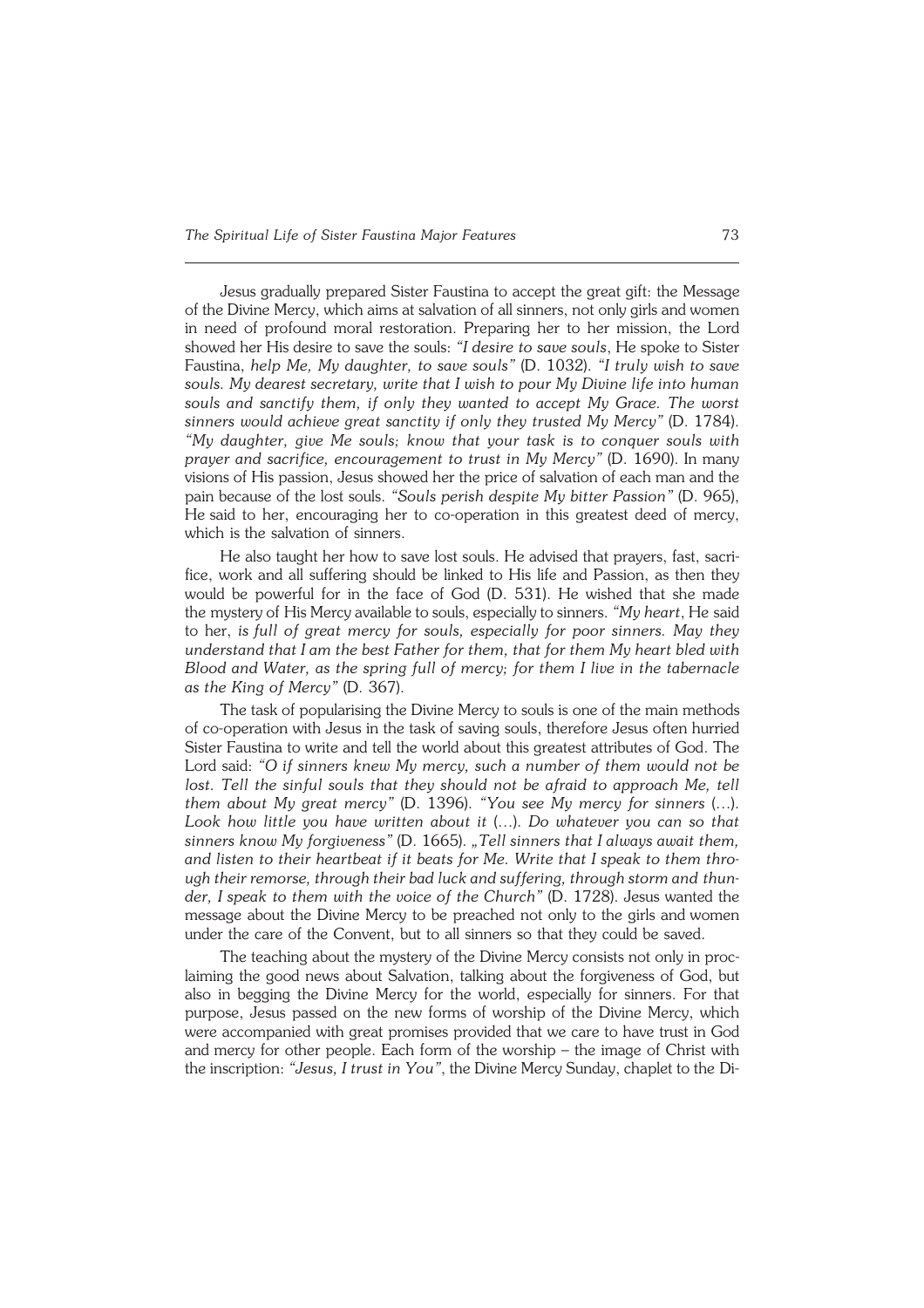vine Mercy, the hour of Mercy – intends to lead to the salvation of sinners. The Lord said to Sister Faustina: *"My daughter, I want to teach you how to save souls with sacrifice and prayers. By prayer and suffering you will save more souls than a missionary by pure preaching"* (D. 1767).

Sister Faustina was eager to save souls. She offered her daily work, prayers and suffering in that intention. She desired to save all sinners, as in the mystical way she learnt the joy of the saved, and the misery of the doomed, therefore she claimed that no suffering is too great for the purpose of saving souls. Gradually, a desire grew in her to become the sacrifial Host. On Maundy Thursday, 1934, she renewed her act of voluntary sacrificing her life for sinners, especially for those who had lost faith in the Divine Mercy. By this act, she undertook to accept all the fears and suffering experienced by sinners, and to give them all her comfort resulting from being close to God. Thus, every day, , she stood before God united with Jesus, as ultimate sacrifice to save souls from eternal doom.

The search for lost sheep and bringing them back to the Christian fold was the principal aim of Sister Faustina's apostolic mission. She accomplished it through ac− tion, word, and prayer. Aware of her mission, she wrote: *"O my dear God, I am aware of my mission in the Holy Church. My constant effort is to beg for the mercy for the world. I unite with Jesus and become an offering for the world.* (…) *O God, how I desire that souls may learn that You have created them out of your incomprehensible love; O my Maker and Lord, I feel that I should lift the curtains of He− aven so that the earth should not doubt Your goodness"* (D. 482−483).

## **2.4. Love of the Eucharist**

In the spiritual life of Sister Faustina, the Eucharist had the central position. From her early childhood, the faith in the real presence of Christ in the form of the consecrated Bread filled her heart and mind, consuming her with love and creating the constant desire for God. The profound and all−encompassing insight in the mystery of the living Christ in the Eucharist is expressed by her short and simple statement: *"Jesus concealed in the Eucharist is everything to me"* (D. 1037). Everything means here the only *Confessor*, to whom she could confess all (D. 504); afaithful *Friend*; always present and liberating her from loneliness. *"O how rejo− iced is my soul*, she wrote, *that I have such Friend, who always keeps me compa− ny, Ido not feel lonely, although I am secluded"* (D. 877). Jesus concealed in the Host was the *Master* to her, who taught her how to live (D. 82), a *Mother*, who one can tell about all the joy and problems.

The establishment of the Eucharist was perceived by Sister Faustina as an expression of the profound Divine Mercy (D. 949). The Second Vatican Council stated that the Eucharist is the testimony of the Sacrifice of the Cross and thecom− memoration of the Passion and Resurrection of Jesus, which was specially expe− rienced by Sister Faustina during each Mass. She learnt this truth not only through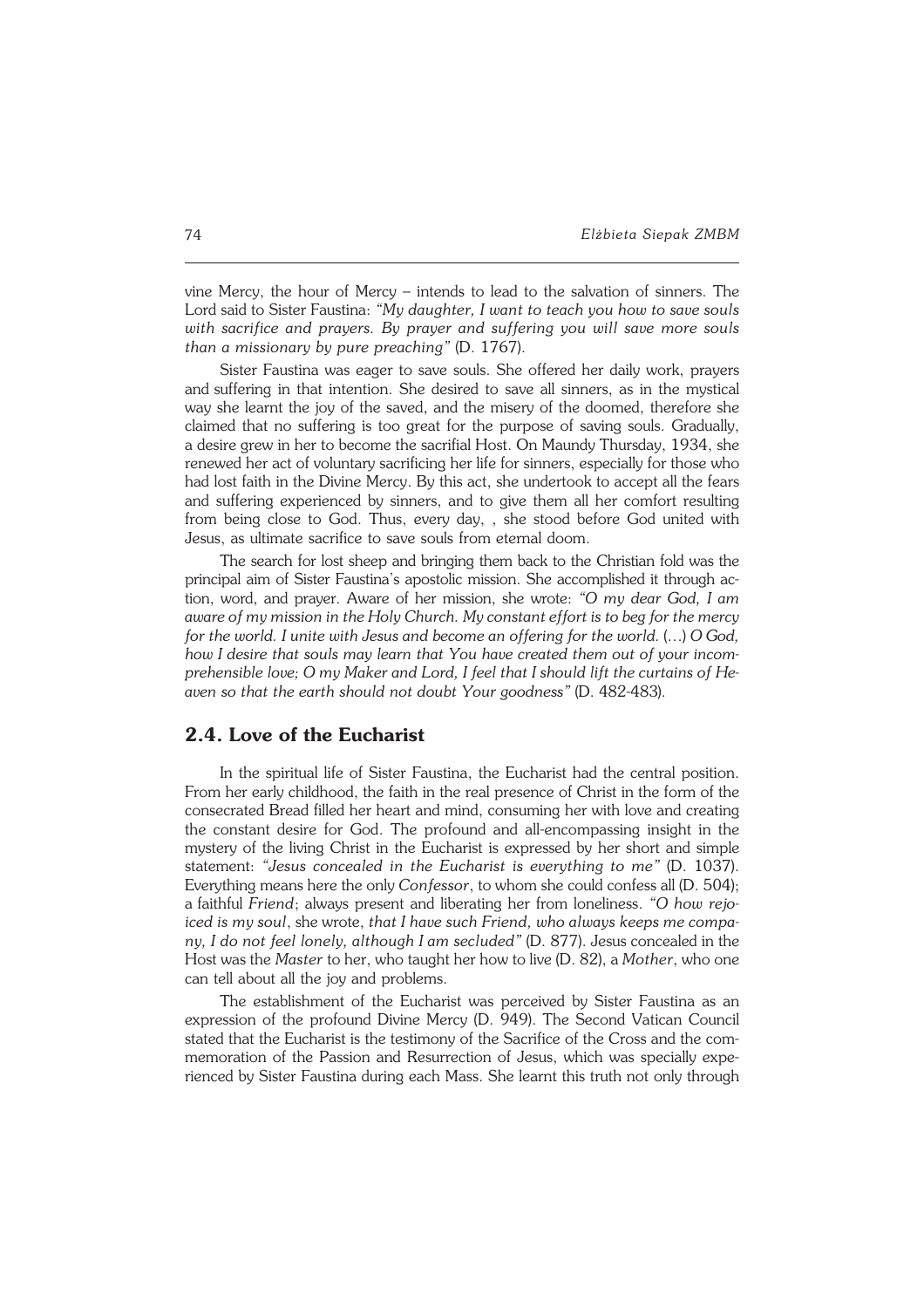reason, but also in a mystical way, having insight in the mystery of Transubstantia− tion occurring during the Mass. She described one of her visions: *"I saw Jesus Crucified during the Mass. Jesus was nailed to the cross and in pain. My soul was overwhelmed with Jesus' Passion − my souls and my body, although invisi− bly but in equally painful manner. O what terrible mystery occurs during the Mass"* (D. 913). Aware of the significance of the mystery of the Greatest Sacrifice, full of faith in the personified Passion and death of Jesus, Sister Faustina pondered upon the Divine love which prepared the source of so much grace for people. She wrote in her Diary: *"A great mystery occurs during the Mass. We should careful− ly listen and participate in this death of Jesus. One day we shall learn what God does for us in every Mass, and what grace He prepares for us. Only His Divine love could result in such agift"* (D. 914).

Meditation on the mystery of the sacrifice of Jesus personified in the Eucharist led Sister Faustina to shaping the approach of co−sacrificing oneself with Jesus for the salvation of souls. She identified herself so much with Jesus in the Eucharist that she called herself a *host*, understanding it almost literally as a sacrifice consi− sting of complete consummation of herself. She wrote: "My name is host, or sacri*fice, but not to be treated as a name, but as the deed, elimination of myself and resemblance of You on the cross, good Jesus and my Lord" (D. 485). "Je− sus, transform me into another host*, she asked in a prayer, *I wish to be a living host for You* (…). *OJesus, I understand the meaning of the host, I understand the meaning of the sacrifice. I wish to be a living host before Your majesty, aliving sacrifice that burns for You every day"* (D. 1826).

The Mass is not only a sacrifice, but also a holy feast during which we accept Jesus Himself. For Sister Faustina, the moment of the Communion was the most celebrated moment in her life (D. 1804). She yearned for each Communion (D.1804) and thanked for each one, confessing that she feared the day when she would not take it (D. 1826). She adored Jesus who has remained in the Sacrament of the Altar, opening *"His mercy apart"* (D. 1747). She wrote: *"Here is the shrine ofYour mercy, a cure for our feebleness; all souls seek You, the living source of mercy, some desiring Your love, some, tired with life, to gain strength"* (D. 1747).

In the Holy Sacrament she perceived the source of power among the hardship and grayness of everyday life, the shield and defense against the bullets of the enemy and efforts of hell, comfort in failures and doubt (D. 356). The love of Jesus of the Eucharist was for her a certainty in all circumstances, in moments of despair, rejection by other people, efforts taken in vain, and failures (D. 356). The tabernac− le was the source of strength, courage and light, as well as comfort in difficult moments (D.1037). The Communion gave her the power to take the burden of everyday sacrifices (D. 1386) and helped to overcome the fear of hardships and suffering (D. 876); for Sister Faustina, it was an encouragement for consistent pursuance of the chosen way, despite the obstacles and misunderstanding, which de− prived her of courage and peace of mind (D. 91). Although Sister Faustina strongly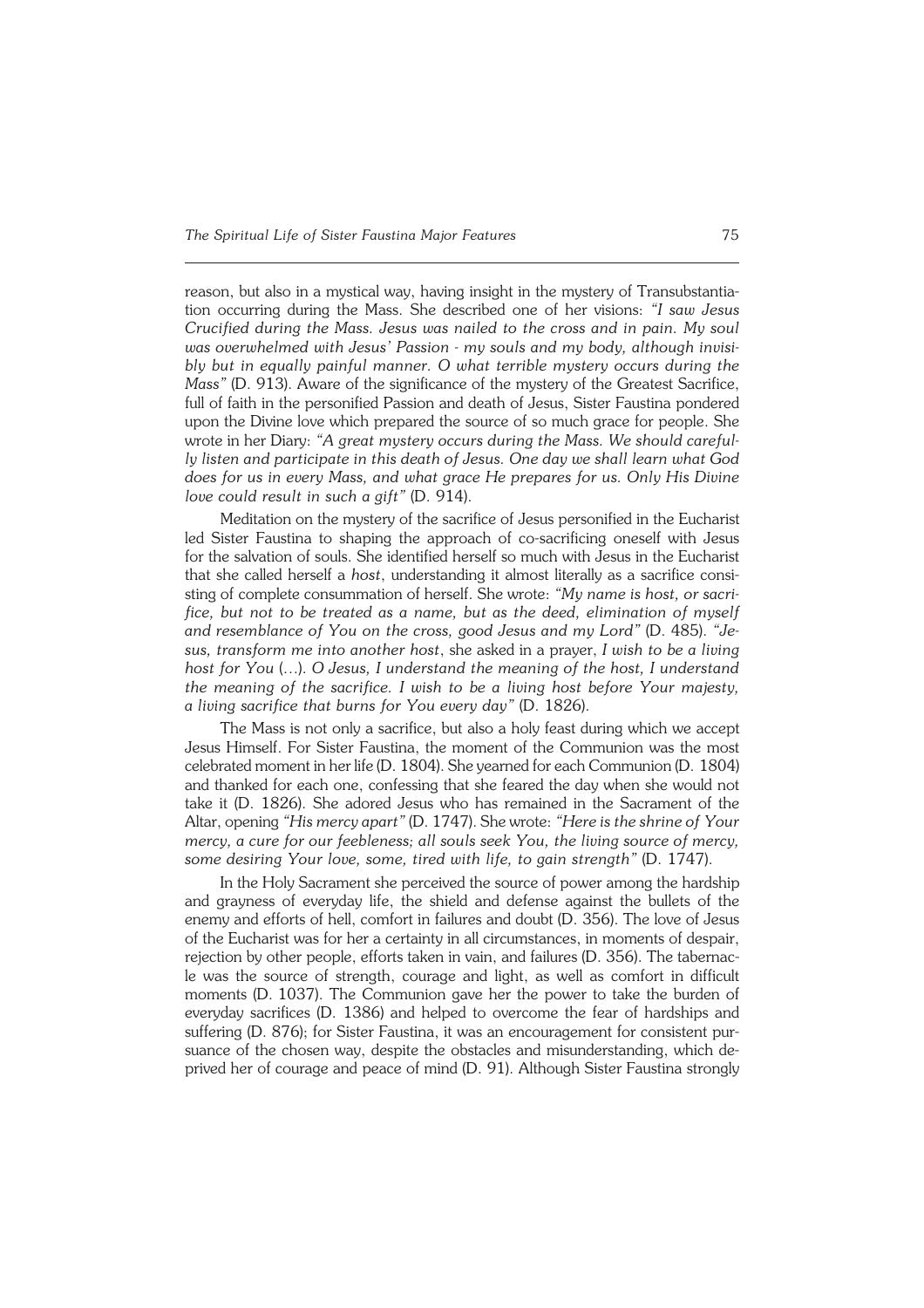felt her misery, she deeply believed that the Communion had the power to make her saint. (D. 1718) and was a source of the constantly burning and renewing love for other people (D. 1769). The Communion was treated as an introduction to resurrection and eternal life.

It is striking, how personal, intimate and profound relation Sister Faustina had with Jesus of the Eucharist. Equally fascinating was her faith and discovery of unli− mited potential of supernatural powers in the Eucharist, which can transform a person. *"All that is good in me,* she said, *was brought about by the Communion, I owe everything to it. I feel that this holy fire has transformed me completely"* (D.1392). Meditating upon the grace of the Eucharist, Sister Faustina reached its *heart*. Thisfood is not transformed into the one who eats it. It has the power to transform one into itself, as St. Augustine said: *"I am the food for the adults, therefore grow up, andif you eat Me, you shall not absorb Me in yourself as you do with food, but you shall be transformed into Me."* Therefore it has the power to make a man divine, and overwhelms him with God. Discovering this truth, Sister Faustina prayed: *"Dearest Jesus* (…), *transform me into yourself, so that my actions are pleasant to You; let it happen by the power of the Communion which I accept everyday. Idesire to be transformed into You, O Lord"* (D. 1289).

The result of accepting the Eucharist in the spiritual life of Sister Faustina was proportional to the efforts and preparations she undertook before each Commu− nion. If the Communion was the most celebrated moment in her life, the efforts to experience it in the best manner were commensurate to this moment. The prepa− rations that we can trace in Sister Faustina's *Diary* reflect her various spiritual condition: from the greatest mystical experiences to the moments of austerity, doubts and difficulties. Yet one motif seems striking: the intensity of love regardless of the mood. Sister Faustina awaited Jesus as her Beloved and Lord greater than heaven. She wrote in her *Diary*: *"Encouraged by His goodness, I place my head on His chest and tell Him about everything. First I tell Him about things I would never tell any creature. And then I speak about the needs of the Church, about the souls ofpoor sinners, how much they need Your mercy"* (D. 1806). In other instances, Sister Faustina's preparation was short but intense, characterized with deep love. Invery short moments her soul became immersed in God, and the meeting with Him became a conversation without words.

### **2.5. Devotion to the Holy Mother of God**

The devotion to the Holy Mother of God is another significant element in the spiritual life of Sister Faustina. She learnt from her early childhood. Already in her childhood she heard her father praising the Virgin Mary with songs about her imma− culate conception. It was a tradition in the Kowalski family to sing the *Litany ofLore− to* together in May, and to say the *rosary* in October. In their room, next to the crucifix there was a statue of Our Lady, before which they kneeled down to pray every day;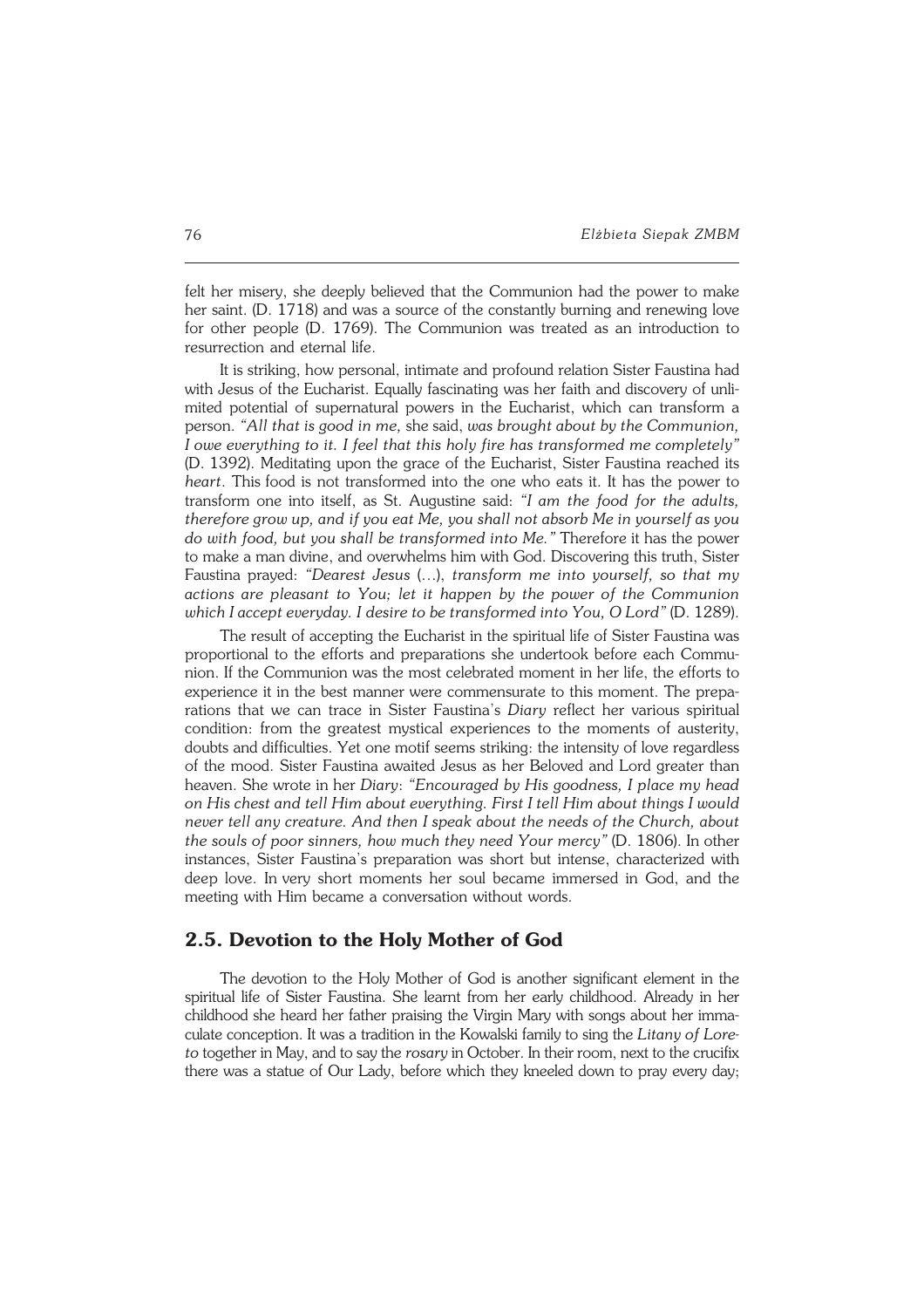and in front of the house, on the pear−tree there hung a small shrine, before which they gathered in summer. The Virgin Mary was present in Sister Faustina's life from her early childhood, and it was natural to address the Virgin in every need. Therefore when Sister Faustina went to the convent in Warsaw, she sought advice and assistance from Our Lady. Later she described the event in her *Diary: "When I got off the train and saw everybody going their way, I felt fear. What should I do? Where to go if Ido not know anybody here? And I said to Our Lady: Mary, lead me, guide me. I immediately heard in my soul the words telling me to go outside the town, to a village, promising to find a safe lodging, which I did and found as Our Lady* said" (D. 11). This description proves the simplicity of this nineteen-year-old girl in her contact with Our Lady, and her obedience to Her orders.

At the age of twenty, Helena Kowalska became a member of the Convent ofOur Lady the Merciful, where her prayers to Virgin Mary developed. From that time she was a *daughter* of the One who gave all Her life to the act of Salvation performed by her Son. As a good daughter, she learnt from the Mother how to fulfil her calling, how to co−operate with the Merciful Jesus in the act of Salvation of lost souls, how to love God and people.

### **2.5.1. The Virgin Mary as the Mother**

Out of all numerous titles under which Mary is adored in Christian tradition, Sister Faustina used the title closest to the human heart: the Mother, the Mother of God, and her Mother.

The convent which Sister Faustina joined adores the Virgin Mary in a special way, as Our Lady the Merciful, as She was the One, who specially experienced the Divine Mercy, as was saved from the original sin, bestowed with full grace, and awar− ded the dignity of the Mother of the Holy Son of God. She gave the world the Mercy Incarnate. Mary is also the One who *"in a unique way paid for her partici− pation inthe revelation of the Divine Mercy with the sacrifice of her heart"* (DM9), when she stood on Calvary under the cross of Her Son. Therefore "*She knows fully the entire mystery of the Divine Mercy. She knows how much it cost* and how great it is" (DM 9). Also Mary, "through her concealed but incompara*ble share in the messianic mission of her Son was specially called to make this love accessible to people, the love that He* (Her Son) *came to reveal"* (DM 9). Therefore the sisters of Our Lady the Merciful, who follow their patron in co− operating with the Divine Mercy to save lost souls, adore Mary under this particular title. She is represented as a figure with her arms stretched (ready to offer help to people), from which her cloak spreads as a symbol of the Virgin Mary's care and mer− cy for people, the image used in iconography from the very beginning.

Sister Faustina always adored Mary as the Mother of the Son of God, the Mer− cy Incarnate. She never treated Mary as an autonomous person, but always inrela−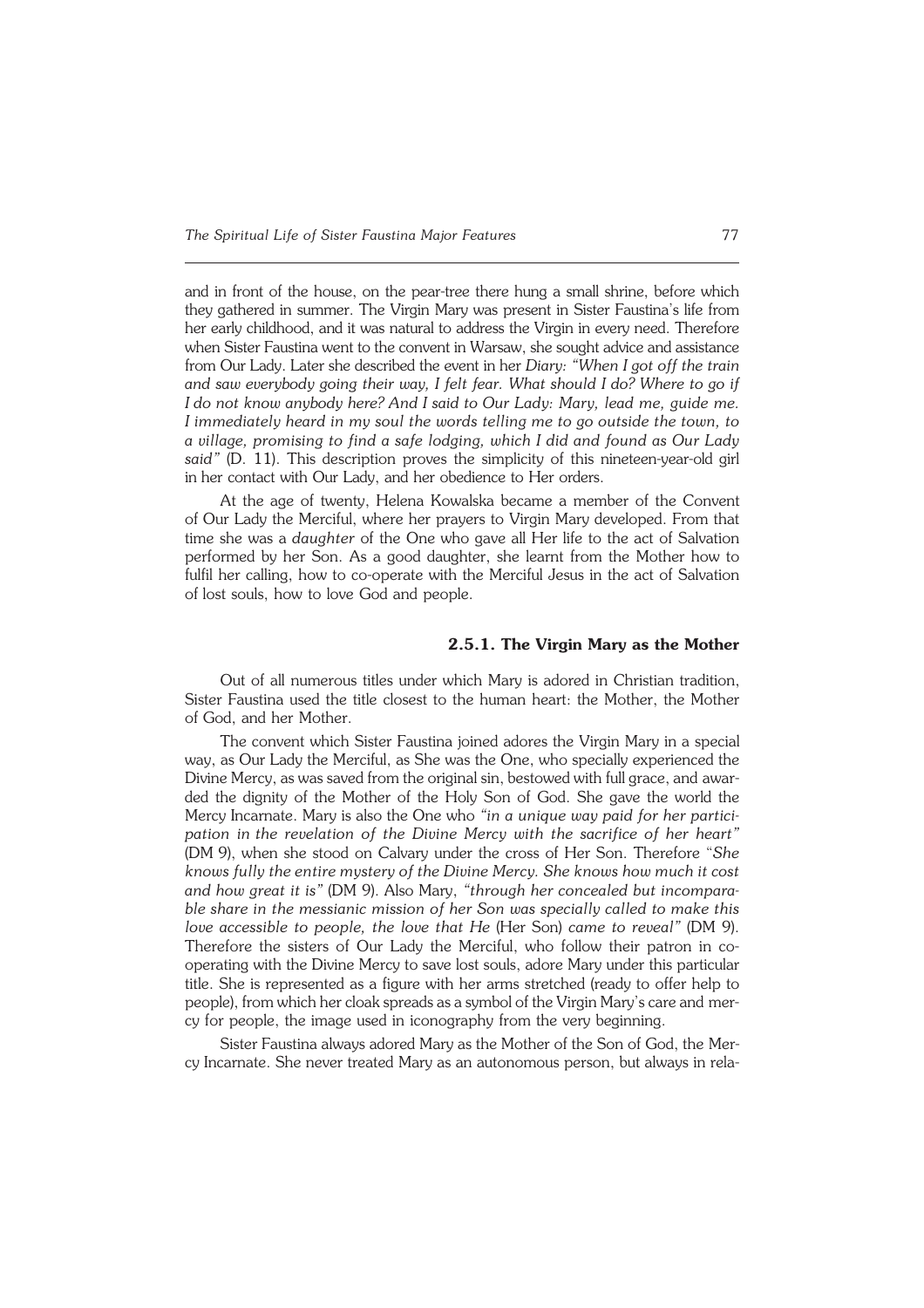tion to Jesus, as His Mother participating in the saving mission of Her Son. Inma− ny revelations, the Holy Mother always came to Sister Faustina together with Her Son (D. 608, 846, and other), or as the One who led to Him, focused on His person and participating in His act of salvation.

For Sister Faustina, Mary was not only the Mother of the Holy Son of God, but also her personal spiritual Mother. The Holy Mother reminded Sister Faustina particularly about the truth of the spiritual motherhood of Mary, as held by the Church, perceived as the gift of the Divine Mercy. On the patron's day at the Convent, as Sister Faustina wrote, *"I saw the beautiful Virgin Mary, who appro− ached me coming from the altar to my praying desk*, *hugged me and said: I am your Mother out of the profound Divine Mercy"* (D. 449, see D. 805). Additional− ly, to Sister Faustina She said: *"My daughter, on the order of God, I am to be aspecial Mother to you, but I wish you to be a special daughter to Me"* (D.1414).

This very personal relationship between Sister Faustina and Our Lady can be seen in various everyday situations described in her *Diary*. She devoted all her joyful moments, such as her vows (D. 260), and moments of suffering in which she did not hesitate to cry. She offered the Virgin all her life: *"My dear Mother and Lady, I give You my soul and my body, my life and death, and whatever comes after that. Ientrust all this onto Your hands, my dearest Mother"* (D. 79). She asked Her for grace, and in particular: chastity of *heart, soul and body* (D. 79), defence against the enemies of Salvation (D. 79), grace of faithfulness in her spiritual revelations, and the faithful fulfilment of God's will (D. 170) − all this to become dearer to Jesus and to appropriately present His Mercy to the entire world, through entire eternity (D. 220).

The Holy Mother often let her feel Her motherly love and care (D. 798,1114). *"At a certain moment, the Holy Mother visited me. She was sad, andlooked down to the ground. She let me understand that She was to say something to me, although She indicated that She did not want to speak about it. When Iunderstood this, I asked the Holy Mother to tell me and to look at me. At one moment* (...) *Mary looked at me with a cheering smile and said «You will suffer from illness and doctors, and you will suffer a lot because of this image, but do not fear». On the next day I was taken ill and suffered a lot, as the Holy Mother said, but my soul is ready for suffering"* (D. 316). The relation between Sister Faustina and the Holy Mother was specially close, based on intimacy between the loving Mother and the adoring daughter.

### **2.5.2. Mary as the Model and the Mistress of Spiritual Life**

Since the beginning of Christianity, Mary has been perceived as a model of Evan− gelical life based on faith, hope and love; as an image of a perfect unity with Christ in His life and apostolic mission; as an example of obedience and fulfilment of God's will in all acts; example of acceptance of the revelations of the Holy Ghost; as well asmodel of sensitivity to all the needs of other people. For Sister Faustina, Mary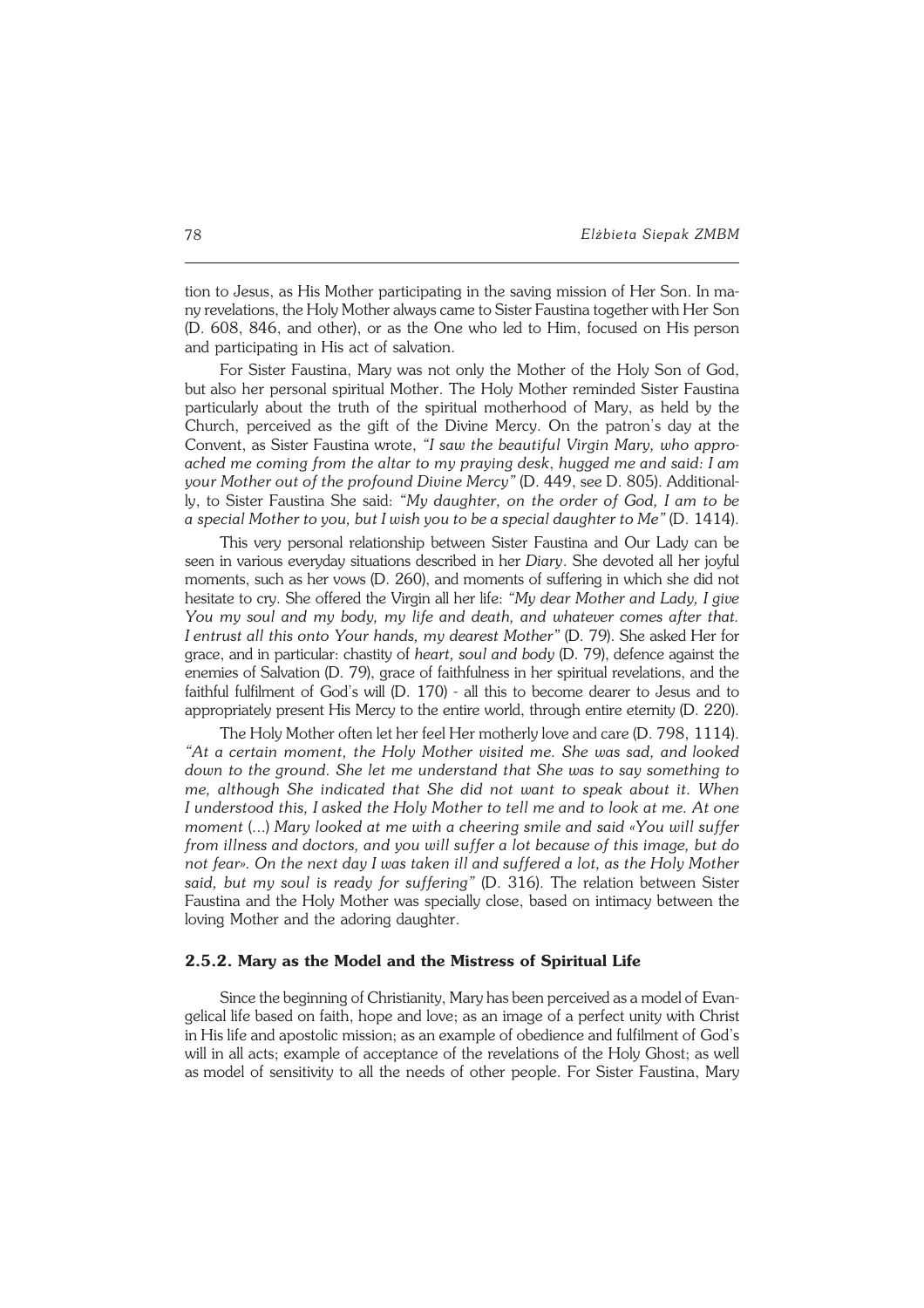was mainly the model of complete trust in God, that is fulfilling His will and mercy to other people. She wrote in her *Diary*: *"Her heart beat only according to God's will"* (D. 1710, see D. 1437), although She suffered a lot in Her life (D. 915).

For Sister Faustina, the Holy Mother was not only the unquestioned model ofChristian life, which should be reflected in one's own life, but also a Person actively involved in the shaping of spiritual life − hence she called Her the Mistress (D. 620). Mary taught her mainly to reveal God in her own soul. She said: *"My dear daughter, try to be quiet and humble, so that Jesus, who lives in your heart, may rest. Adore Him in your heart, and do not go outside"* (D. 785). Sister Faustina obediently fulfilled the advice of the Holy Mother, her encouragement to remain with God in her own soul, to reveal His presence and power there. Therefore she did not seek Him far away, but focused all her life on developing bonds with Him, present in her soul.

Our Lady also encouraged her to obedient fulfilment of God's will. She said: *"My dear daughter, I advise you to obediently fulfil all God's wishes, as this is dearest to His holy eyes. I desire you to excel in obedience to fulfil God's will. The will of God should be placed above all sacrifice"* (D. 1244). She taught her to accept all God's will as a small child does, without any questions, otherwise God will not like it (D. 529), as such behaviour shows lack of trust in His wisdom, power and love. She showed Sister Faustina the example of Her own life, explaining what the perfect fulfilment of God's will was - not only external performance, but also the inner harmony of one's own will with God's will (D. 1437).

The cross is always linked to the fulfilment of God's will. Therefore Our Lady often taught Sister Faustina the art of accepting and experiencing the suffering which does not spare anyone. Mary told her: *"You know, my daughter, that altho− ugh Ihave been given the dignity of the Mother of God, seven swords of pain crossed My heart"* (D. 786). She advised Sister Faustina that she should always, even in happy moments, "look at the cross" (D. 561), at the Passion of Her Son, for in that way she would win (D. 449). Pointing at Her own life, Mary taught Sister Faustina not to shun and avoid the cross, but always to accept it, as it was a part of God's plan. The cross which is accepted always leads to victory, to purifi− cation of the soul, and thus to closer unity with Jesus and to a more complete participation in His mission of Salvation.

As the daughter of the Mother of the Divine Mercy, Sister Faustina was to possess the following virtues: humility, silence, chastity, love of God and people, and mercy (D. 1244). The Holy Mother said also: *"My dearest daughter, I desire you to practise three virtues that are dearest to Me, and most pleasant for God: the first is humility, humility,* and humility again. The second virtue is chastity, the third virtue is the love of God. *Asmy daughter you must especially shine with these virtues"* (D. 1414−15).

Mary, as the Mistress of her spiritual life, gave Sister Faustina the guidelines concerning not only her personal perfection, but also the apostolic mission entrusted to her by Christ. The first apostolic mission of Sister Faustina was to announce to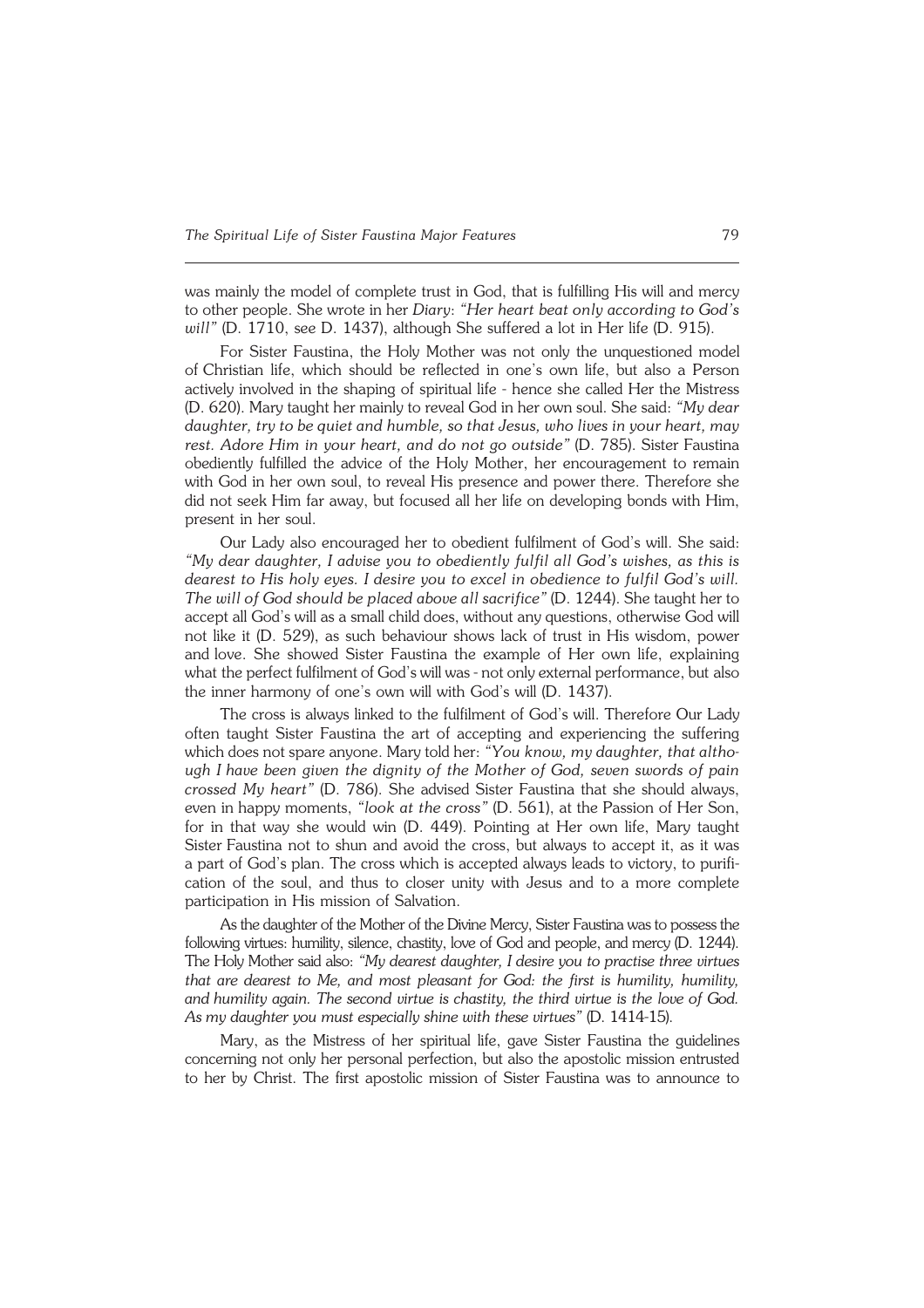theworld the mystery of the Divine Mercy, which should allow people to prepare for the second coming of Christ. Mary gave Sister Faustina the strength to perform this task, showing the role of this mission: *"I gave the Saviour to the world, and you must tell the world about His great mercy and prepare the world to his second coming* (...). *Tell these souls about this great mercy when it is time for it; if you keep silent now, on that terrible day you shall be responsible for so great number of souls"* (D. 635). After these serious and responsible words, Our Lady gave her strength saying: *"Do not fear, be faithful to the end, I sympathise with you*" (D.635).

The second, new apostolic mission of Sister Faustina consisted in asking for the Divine Mercy for the entire world. In this mission, Our Lady supported her aswell, pointing at Herself as a model of inner life and constant prayer for others. She said to Sister Faustina: *"Your life should be similar to my life − quiet and concealed,* [you shall] *constantly unite with God and beg for humanity and prepare the world for the second coming of God"* (D. 625). On another occasion, OurLady did not any longer ask for prayer, but demanded it: *"My daughter, I demand that you pray, pray, and pray again for the world, and especially for your Homeland"* (D. 325).

Modelling her life on Mary's life, and fulfilling Her orders brought quick results inSister Faustina's life. She wrote: *"The more I take after the Holy Mother, themo− re Iknow God"* (D. 843). Faithful following of Mary sanctified her soul (D. 161) andled to a close co−operation with Jesus. In Sister Faustina's life, her prayers to Our Lady did not take the form of a religious zealotry, they were not her devotion *to Mary*, but a devotion *modelled on Mary's*. Sister Faustina not only prayed to Our Lady, celebrated her feasts, but also actively followed Her. She learnt from Her the insight into the mystery of the Divine Mercy and its contemplation in everyday life, trust inGod and performing mercy to other people, participation in the life and mission of Jesus in the act of saving lost souls. Sister Faustina was a faithful disciple and a be− loved daughter of the Our Lady the Merciful, reflecting Her life in her own living, which was quiet and concealed, but at the same time so fruitful in the act of Salvation.

### **3. Conclusion**

The school of spirituality of Sister Faustina nowadays finds many followers, who learn the mystery of the Divine Mercy, trying to achieve the approach of trust inGod and mercy to other people. It is a model of Christian perfection, as if spe− cially provided for our times of moral uncertainty, relativism, liberalism, materialistic approach to man, and trust in man's mind and money. In such times Sister Faustina is a landmark showing that neither money or other temporary values are important, but Salvation, which a man should try to achieve on earth. Salvation cannot be, however, achieved without the help of the Divine Mercy, with whom he should co− operate daily, developing devotion for God and becoming good to other people.

The spiritual life of Sister Faustina is very *healthy*, as on the one hand pre− vents zealotry, i.e. practising Christianity only through prayer, as it requires the per